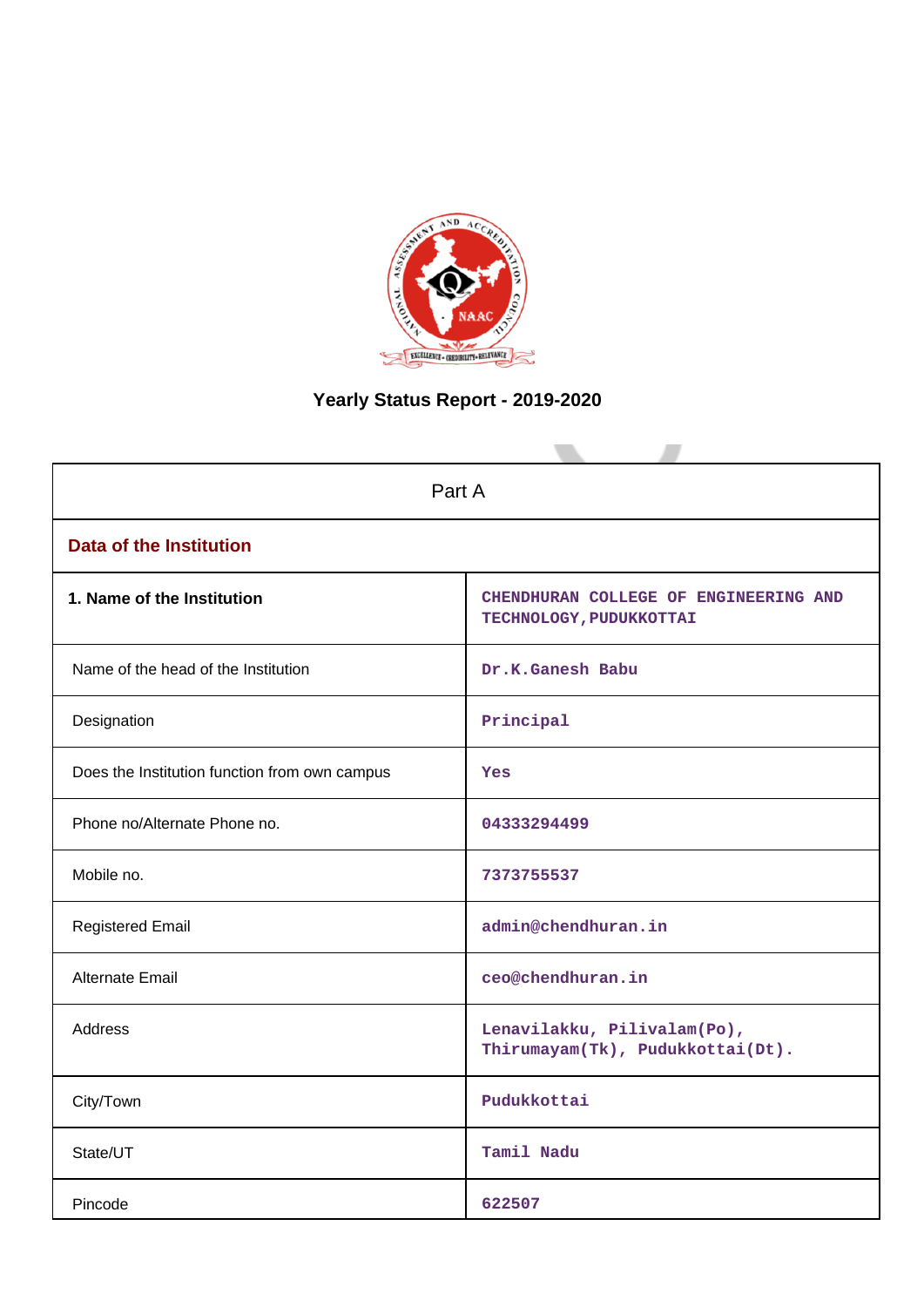| 2. Institutional Status                                                       |                                      |             |                                                                           |                                       |                   |  |  |  |
|-------------------------------------------------------------------------------|--------------------------------------|-------------|---------------------------------------------------------------------------|---------------------------------------|-------------------|--|--|--|
| Affiliated / Constituent                                                      |                                      |             | Affiliated                                                                |                                       |                   |  |  |  |
| Type of Institution                                                           |                                      |             | Co-education                                                              |                                       |                   |  |  |  |
| Location                                                                      |                                      |             | Rural                                                                     |                                       |                   |  |  |  |
| <b>Financial Status</b>                                                       |                                      |             | Self financed                                                             |                                       |                   |  |  |  |
| Name of the IQAC co-ordinator/Director                                        |                                      |             | Dr. R.Ashokkumar                                                          |                                       |                   |  |  |  |
| Phone no/Alternate Phone no.                                                  |                                      |             | 04333249666                                                               |                                       |                   |  |  |  |
| Mobile no.                                                                    |                                      |             | 9791547316                                                                |                                       |                   |  |  |  |
| <b>Registered Email</b>                                                       |                                      |             | admin@chendhuran.in                                                       |                                       |                   |  |  |  |
| Alternate Email                                                               |                                      |             | ceo@chendhuran.in                                                         |                                       |                   |  |  |  |
|                                                                               | 3. Website Address                   |             |                                                                           |                                       |                   |  |  |  |
| Web-link of the AQAR: (Previous Academic Year)                                |                                      |             | http://chendhuran.ac.in                                                   |                                       |                   |  |  |  |
| 4. Whether Academic Calendar prepared during<br>the year                      |                                      |             | Yes                                                                       |                                       |                   |  |  |  |
| if yes, whether it is uploaded in the institutional website:<br>Weblink:      |                                      |             | http://chendhuran.ac.in/ACCalander.pdf                                    |                                       |                   |  |  |  |
| <b>5. Accrediation Details</b>                                                |                                      |             |                                                                           |                                       |                   |  |  |  |
| Cycle                                                                         | Grade                                | <b>CGPA</b> | Year of                                                                   | Validity                              |                   |  |  |  |
|                                                                               |                                      |             | Accrediation                                                              | Period From                           | Period To         |  |  |  |
| 1                                                                             | $B+$                                 | 2.56        | 2017                                                                      | 19-Jul-2017                           | $18 - Jul - 2022$ |  |  |  |
| 6. Date of Establishment of IQAC                                              |                                      |             | $21 - Jan - 2016$                                                         |                                       |                   |  |  |  |
|                                                                               | 7. Internal Quality Assurance System |             |                                                                           |                                       |                   |  |  |  |
|                                                                               |                                      |             | Quality initiatives by IQAC during the year for promoting quality culture |                                       |                   |  |  |  |
| Item /Title of the quality initiative by<br><b>IQAC</b>                       |                                      |             | Date & Duration                                                           | Number of participants/ beneficiaries |                   |  |  |  |
| 1. Quality initiative to<br>carry out well planned<br>curriculum delivery and |                                      |             | 20<br>06-Aug-2019<br>1                                                    |                                       |                   |  |  |  |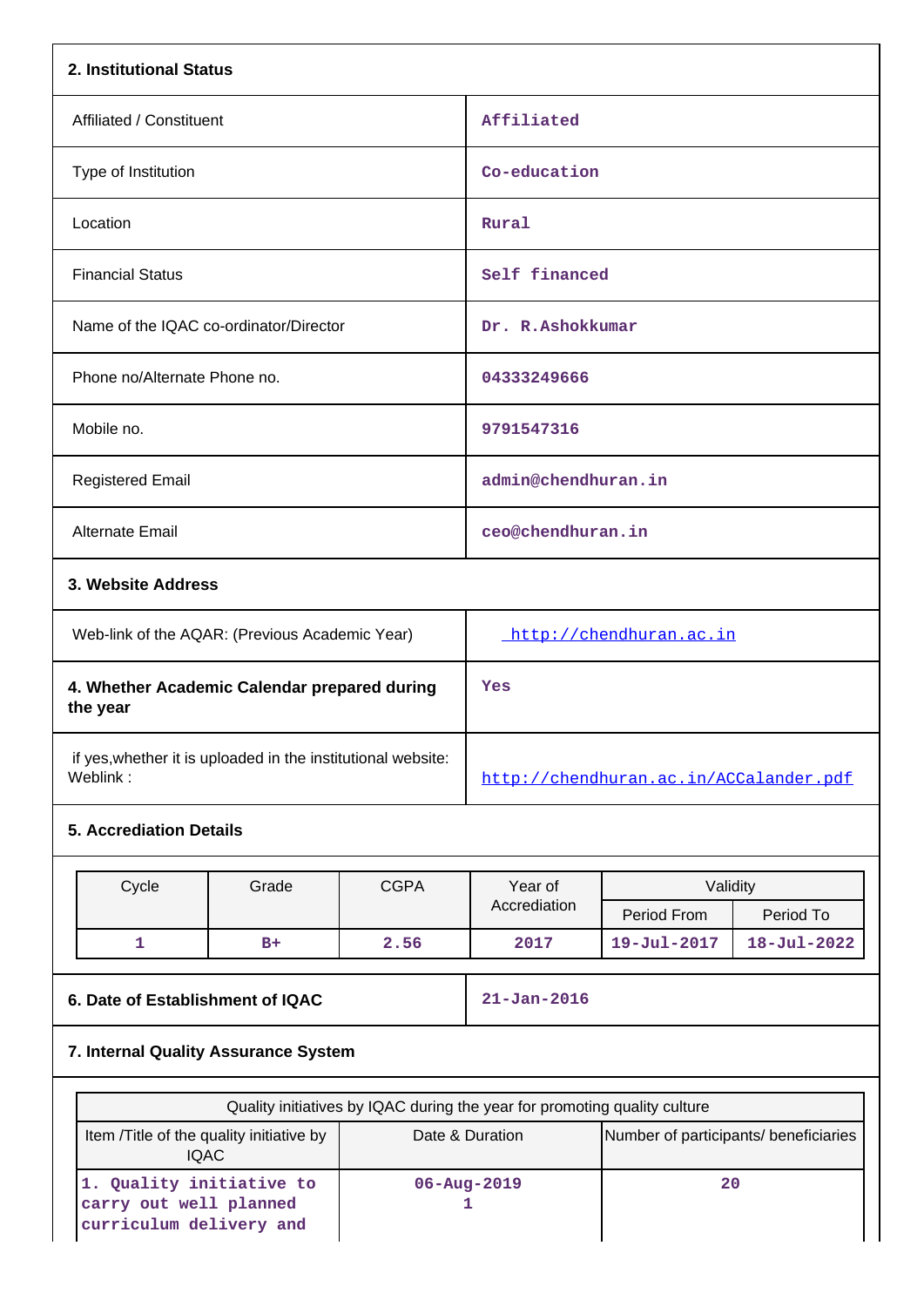| level meetings, academic<br>and non academic<br>activities.                                              |  |
|----------------------------------------------------------------------------------------------------------|--|
| documentation process. 2.<br>Preparation of academic<br>calendar which includes<br>all IQAC coordinators |  |

# **8. Provide the list of funds by Central/ State Government- UGC/CSIR/DST/DBT/ICMR/TEQIP/World Bank/CPE of UGC etc.**

| Institution/Departmen<br>t/Faculty                                                                                 | Scheme     | <b>Funding Agency</b> | Year of award with<br>duration | Amount      |
|--------------------------------------------------------------------------------------------------------------------|------------|-----------------------|--------------------------------|-------------|
| <b>NIL</b>                                                                                                         | <b>NIL</b> | <b>NIL</b>            | 2020<br>0                      | $\mathbf 0$ |
|                                                                                                                    |            | No Files Uploaded !!! |                                |             |
| 9. Whether composition of IQAC as per latest<br><b>NAAC</b> guidelines:                                            |            | Yes                   |                                |             |
| Upload latest notification of formation of IQAC                                                                    |            | View File             |                                |             |
| 10. Number of IQAC meetings held during the<br>year :                                                              |            | 2                     |                                |             |
| The minutes of IQAC meeting and compliances to the<br>decisions have been uploaded on the institutional<br>website |            | Yes                   |                                |             |
| Upload the minutes of meeting and action taken report                                                              |            | View File             |                                |             |
| 11. Whether IQAC received funding from any of<br>the funding agency to support its activities<br>during the year?  |            | <b>No</b>             |                                |             |

# **12. Significant contributions made by IQAC during the current year(maximum five bullets)**

**1. Quality initiative to carry out well planned curriculum delivery and documentation process. 2. Preparation of College level and Department level Academic Calendar which includes all IQAC coordinators level meetings, academic and non academic activities. 3. Introduction of feedback on syllabus from all the stalk holders. 4. Dr.S.Dinesh kumar department of mechanical engineering completed his Ph.D Viva voce examination under Anna University Chennai on 25112019. Faculty contribution on other activities development enhanced**

 **No Files Uploaded !!!**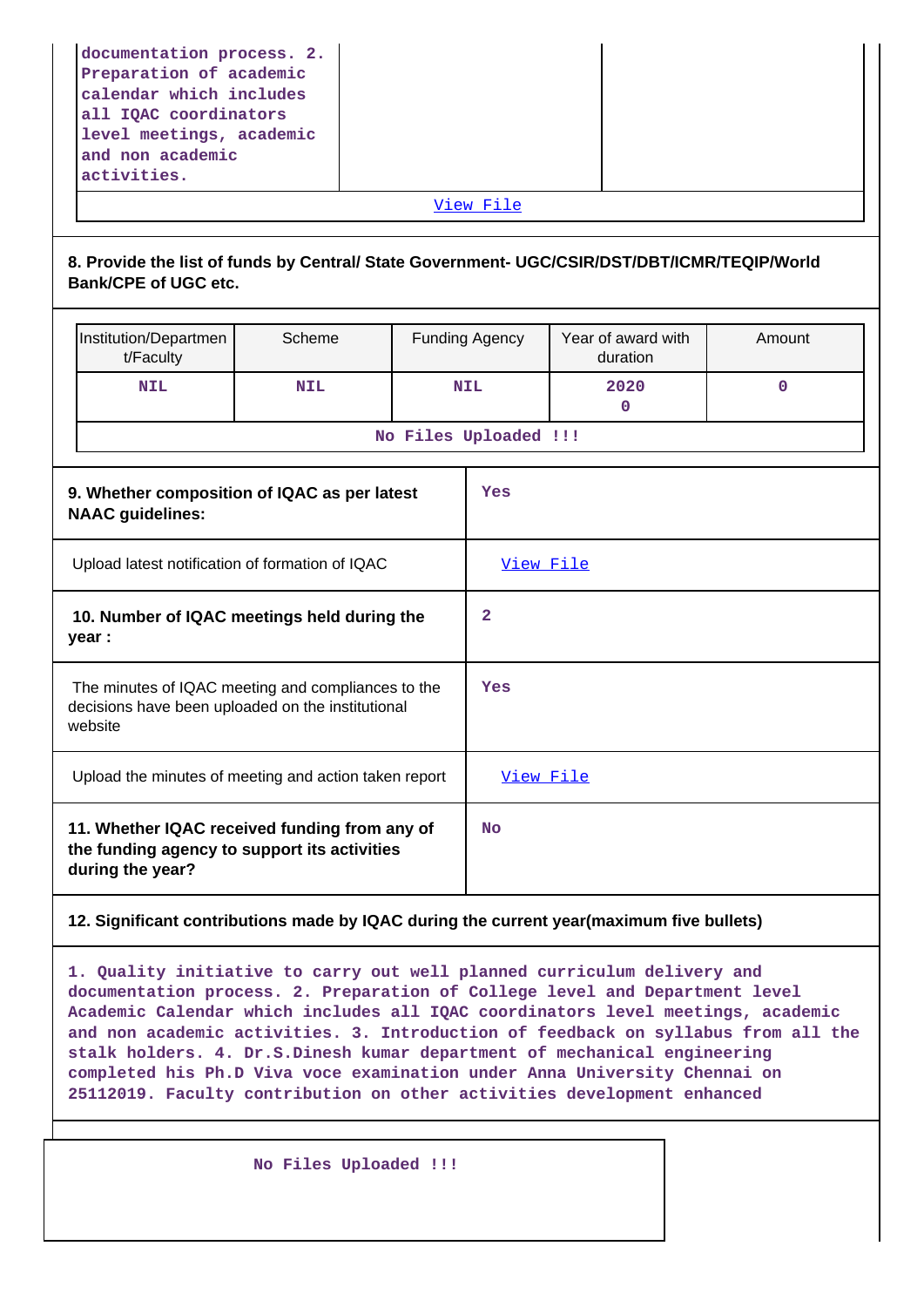**13. Plan of action chalked out by the IQAC in the beginning of the academic year towards Quality Enhancement and outcome achieved by the end of the academic year**

| Plan of Action                                                                                                                                                                                                                         | Achivements/Outcomes                                                                                                                                                  |  |  |  |
|----------------------------------------------------------------------------------------------------------------------------------------------------------------------------------------------------------------------------------------|-----------------------------------------------------------------------------------------------------------------------------------------------------------------------|--|--|--|
| Encourage faculty to apply and also<br>encourge the pursing faculty to<br>complete the PhD program as earlier.                                                                                                                         | Dr.S.Dinesh kumar department of<br>mechanical engineering completed his<br>Ph.D Viva voce examination under Anna<br>University Chennai on 25-11-2019.                 |  |  |  |
| Quality initiative to prepare<br>perspective plan/strategic goal in the<br>institution.                                                                                                                                                | IQAC should encourge the staff members<br>to planning the activites regarding the<br>yearly AQAR prepration.                                                          |  |  |  |
| Introduction of feedback on syllabus<br>from all the stalk holders.                                                                                                                                                                    | Feed back on sylabuss are collected<br>from all the shake holders such as<br>students, parents, alumini,<br>industrialist and faculty members.                        |  |  |  |
| Quality initiative to enhance the value<br>added / certificate program at<br>departmental / interdepartmental level<br>in the Institution.                                                                                             | "All the departments of the college<br>regularly organised various academic<br>activities such as two per year value<br>added programs and certificate<br>programs. " |  |  |  |
| Quality initiative to carry out well<br>planned curriculum delivery and<br>documentation process, Preparation of<br>academic calendar which includes all<br>IQAC coordinators level meetings,<br>academic and non academic activities. | To prepare the academic calendar with<br>all the activites and non activities<br>for both semesters with mention all<br>documentation.                                |  |  |  |
|                                                                                                                                                                                                                                        | View File                                                                                                                                                             |  |  |  |
| 14. Whether AQAR was placed before statutory<br>body?                                                                                                                                                                                  | Yes                                                                                                                                                                   |  |  |  |
| Name of Statutory Body                                                                                                                                                                                                                 | <b>Meeting Date</b>                                                                                                                                                   |  |  |  |
| <b>Steering Committee</b>                                                                                                                                                                                                              | 03-Dec-2020                                                                                                                                                           |  |  |  |
| 15. Whether NAAC/or any other accredited<br>body(s) visited IQAC or interacted with it to<br>assess the functioning?                                                                                                                   | Yes                                                                                                                                                                   |  |  |  |
| Date of Visit                                                                                                                                                                                                                          | $22 - Jun - 2017$                                                                                                                                                     |  |  |  |
| 16. Whether institutional data submitted to<br>AISHE:                                                                                                                                                                                  | Yes                                                                                                                                                                   |  |  |  |
| <b>Year of Submission</b>                                                                                                                                                                                                              | 2020                                                                                                                                                                  |  |  |  |
| Date of Submission                                                                                                                                                                                                                     | $14 - \text{Feb} - 2020$                                                                                                                                              |  |  |  |
| 17. Does the Institution have Management                                                                                                                                                                                               | Yes                                                                                                                                                                   |  |  |  |

**Information System ?**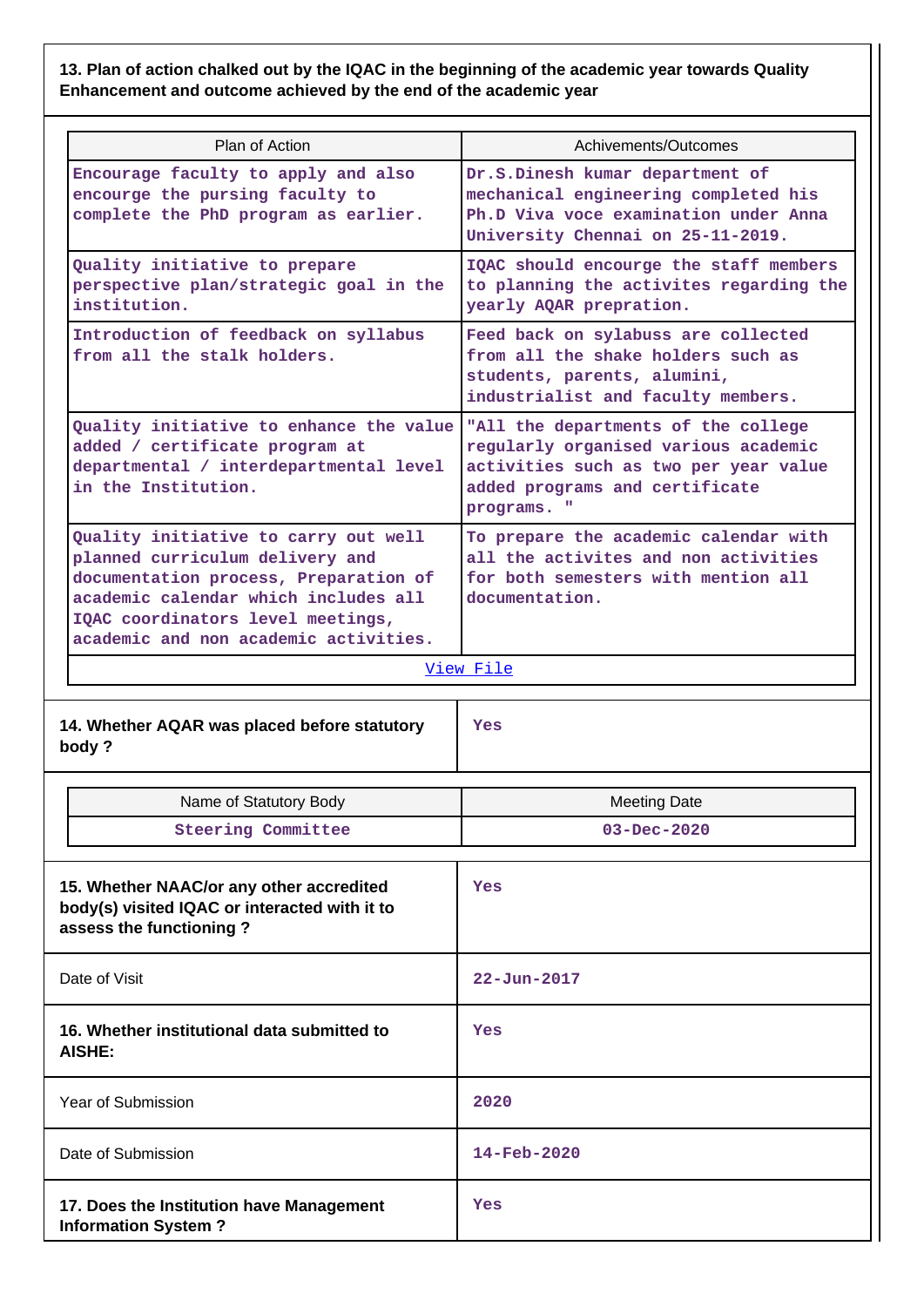| If yes, give a brief descripiton and a list of modules<br>currently operational (maximum 500 words) | Biometric attendance tracking system is<br>deployed for both staff and students<br>and CHENEMS has been executed to<br>provide the smart card based<br>authentication to students and staffs.<br>ICT resources are fully utilized for<br>student knowledge enhancement based on<br>University curricular requirement.<br>Executing billing management system for<br>improved delivery and account<br>verification purpose. |
|-----------------------------------------------------------------------------------------------------|----------------------------------------------------------------------------------------------------------------------------------------------------------------------------------------------------------------------------------------------------------------------------------------------------------------------------------------------------------------------------------------------------------------------------|
|-----------------------------------------------------------------------------------------------------|----------------------------------------------------------------------------------------------------------------------------------------------------------------------------------------------------------------------------------------------------------------------------------------------------------------------------------------------------------------------------------------------------------------------------|

**Part B** 

## **CRITERION I – CURRICULAR ASPECTS**

#### **1.1 – Curriculum Planning and Implementation**

 1.1.1 – Institution has the mechanism for well planned curriculum delivery and documentation. Explain in 500 words

 **Teaching learning processes need revitalization of the methods of teaching so as to reach the students effectively. This involves the effective delivery of course as well as subject contents not only through the conventional chalk and talks method, but also using the advanced teaching tools and techniques. NPTEL enabled teaching learning processes are widely practiced to enhance the teaching learning outcomes through well planned and effective delivery of the curriculum which include. • Academic Calendar in department level and college level and Teaching Plan are prepared before the commencement of every semester. • Notes of lessons are prepared. • The students are provided with the copy of syllabi • The students refer the Question Bank prepared by the staff members and also given assignments on regarding the question bank. • The contents of the syllabi are delivered by the teachers through the convenient method. Besides teaching, learning practices are always encouraged and practiced. 'Smart' Boards, NPTEL sources are available to provide virtual library facilities. • To enhance the learning outcome the faculties utilize all the various methods. • The available internet facility in the campus and the books, journals and E-resources of learning materials promote self-learning • For every semester there is Conduction of Seminars / conferences/ workshops facilitate advanced learning • The projects and mini projects guided by the teachers helps the students to gain practical learning**

| 1.1.2 – Certificate/ Diploma Courses introduced during the academic year                                |                 |                                 |                 |                                                 |                          |  |  |  |
|---------------------------------------------------------------------------------------------------------|-----------------|---------------------------------|-----------------|-------------------------------------------------|--------------------------|--|--|--|
| Certificate                                                                                             | Diploma Courses | Dates of<br><b>Introduction</b> | <b>Duration</b> | Focus on employ<br>ability/entreprene<br>urship | Skill<br>Development     |  |  |  |
| Certificat<br>ion Program<br>on<br>Residential<br>Heating, Air<br>Conditioning<br>and Refriger<br>ation | N11             | 16/09/2019                      | 4               | Air<br>Conditioning<br>and Refriger<br>ation    | Manufactur<br>ing of RAC |  |  |  |
| Certificat<br>ion Program<br><b>on</b>                                                                  | N11             | 06/01/2020                      | 4               | Modelling                                       | Design                   |  |  |  |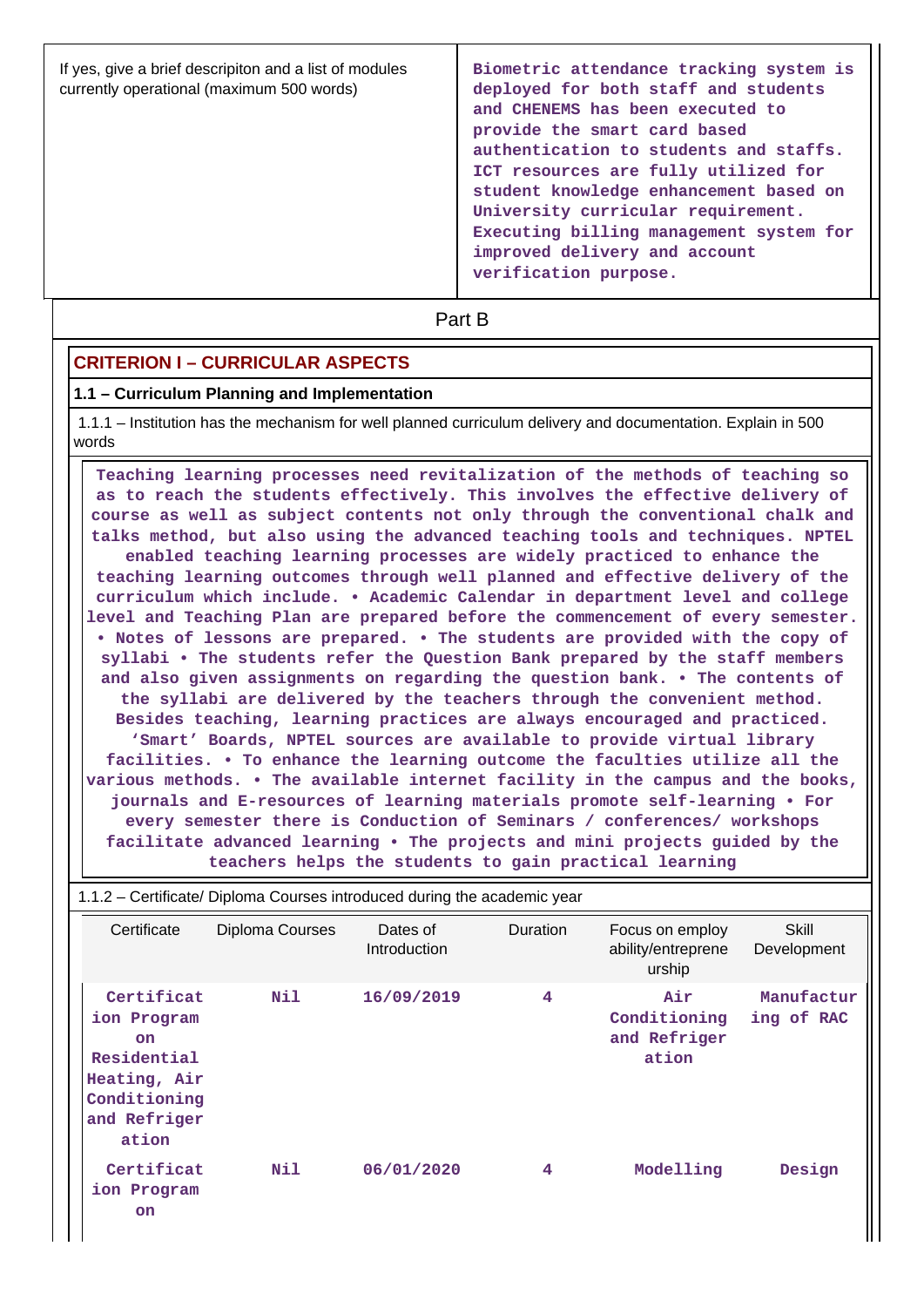| Automotive<br>Design using<br>CATIA V5                                                                                                                                   |     |                                                                    |   |                                        |            |  |  |
|--------------------------------------------------------------------------------------------------------------------------------------------------------------------------|-----|--------------------------------------------------------------------|---|----------------------------------------|------------|--|--|
| Certificate<br>program on<br>aAnalyze a<br>sucessful<br>business in<br>Renewable<br>Energy                                                                               | Nil | 12/09/2019                                                         | 4 | Renewable<br>Energy                    | Analysis   |  |  |
| Certificate<br>program on<br>Estimation<br>of structure<br>using QTO                                                                                                     | N11 | 08/01/2020                                                         | 4 | Estimation                             | Design     |  |  |
| Virtual In<br>strumentatio<br>n using my<br>open lab                                                                                                                     | Nil | 06/07/2019                                                         | 4 | Measurement<br>and Instrume<br>ntation | Analysis   |  |  |
| Introduction<br>to Raspberry<br>Pi.                                                                                                                                      | N11 | 10/08/2019                                                         | 4 | Programming                            | Soft Skill |  |  |
| Simulation<br>of Computer<br><b>Networks</b><br>using NS2                                                                                                                | N11 | 04/01/2020                                                         | 4 | Network<br>Analysis                    | Analysis   |  |  |
| Certificat<br>ion course<br>on wireless<br>power<br>transfer                                                                                                             | Nil | 03/08/2019                                                         | 4 | Power<br>System                        | Analysis   |  |  |
| Manufactur<br>ing of<br>Transformers                                                                                                                                     | Nil | 08/01/2020                                                         | 4 | Manufactur<br>ing                      | Design     |  |  |
| Cyber<br>security for<br>certificatio<br>n course                                                                                                                        | Nil | 13/07/2019                                                         | 4 | Security<br>Systems                    | Analysis   |  |  |
| Python for<br><b>Beginners</b>                                                                                                                                           | Nil | 08/02/2020                                                         | 4 | Programming                            | Analysis   |  |  |
| 1.2 - Academic Flexibility                                                                                                                                               |     |                                                                    |   |                                        |            |  |  |
|                                                                                                                                                                          |     | 1.2.1 - New programmes/courses introduced during the academic year |   |                                        |            |  |  |
| Programme/Course                                                                                                                                                         |     | Programme Specialization                                           |   | Dates of Introduction                  |            |  |  |
| BE                                                                                                                                                                       |     | <b>NIL</b>                                                         |   | Nill                                   |            |  |  |
|                                                                                                                                                                          |     | No file uploaded.                                                  |   |                                        |            |  |  |
| 1.2.2 - Programmes in which Choice Based Credit System (CBCS)/Elective course system implemented at the<br>affiliated Colleges (if applicable) during the academic year. |     |                                                                    |   |                                        |            |  |  |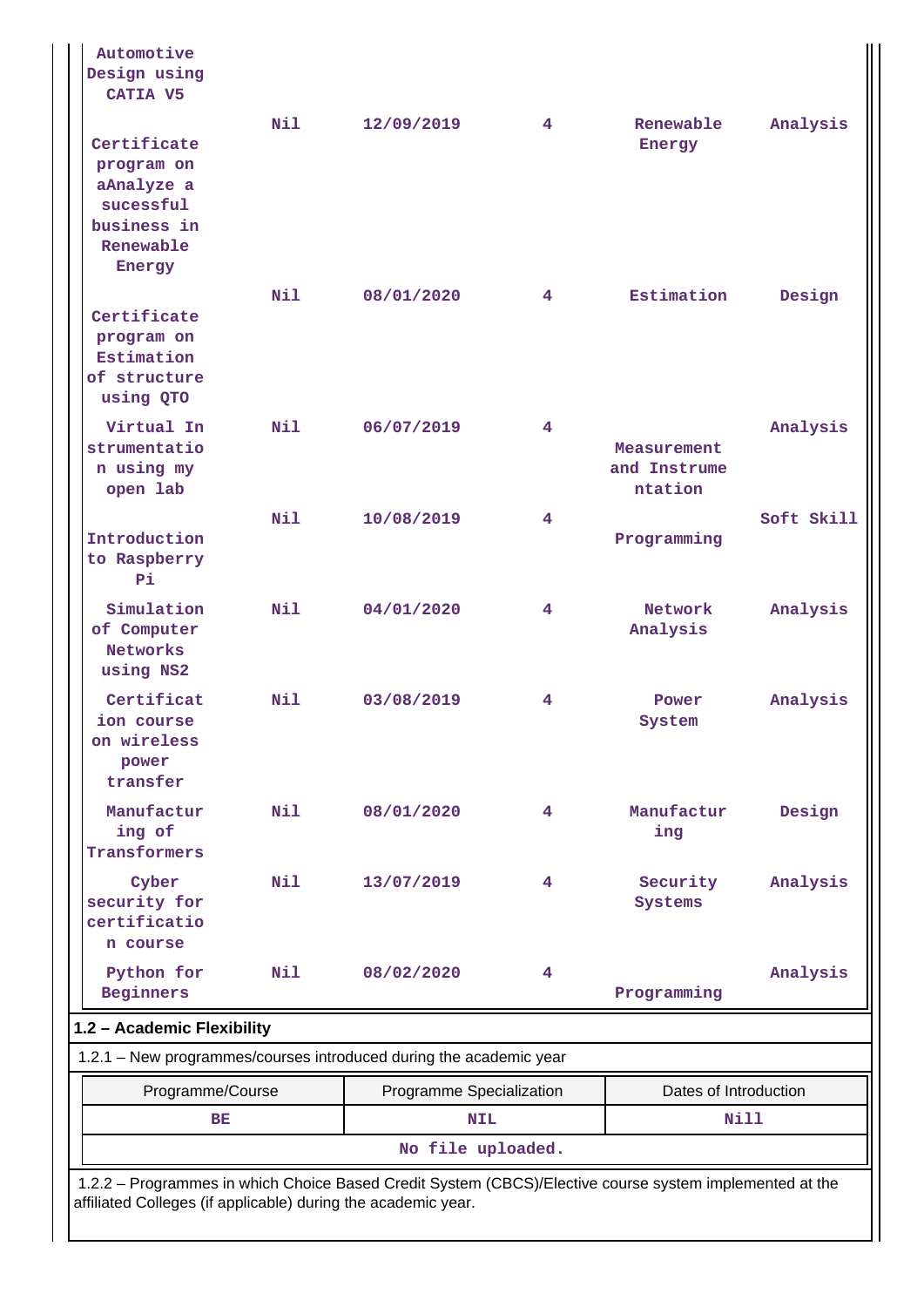| Name of programmes adopting<br><b>CBCS</b>                                                                                          | Programme Specialization                      |                              | Date of implementation of<br><b>CBCS/Elective Course System</b> |  |  |  |
|-------------------------------------------------------------------------------------------------------------------------------------|-----------------------------------------------|------------------------------|-----------------------------------------------------------------|--|--|--|
| BE                                                                                                                                  |                                               | <b>CIVIL ENGINEERING</b>     | 05/07/2019                                                      |  |  |  |
| BE                                                                                                                                  | <b>COMPUTER SCIENCE</b><br><b>ENGINEERING</b> |                              | 05/07/2019                                                      |  |  |  |
| <b>BE</b>                                                                                                                           | ELECTRONICS ENGINEERING                       | ELECTRICAL AND               | 05/07/2019                                                      |  |  |  |
| BE                                                                                                                                  | <b>COMMUNICATION ENGINEERING</b>              | <b>ELECTRONICS AND</b>       | 05/07/2019                                                      |  |  |  |
| <b>BE</b>                                                                                                                           |                                               | MECHANICAL ENGINEERING       | 05/07/2019                                                      |  |  |  |
| ME                                                                                                                                  |                                               | STRUCTURAL ENGINEERING       | 05/07/2019                                                      |  |  |  |
| ME                                                                                                                                  | <b>ENGINEERING</b>                            | <b>COMPUTER SCIENCE</b>      | 05/07/2019                                                      |  |  |  |
| ME                                                                                                                                  |                                               | <b>COMMUNICATION SYSTEMS</b> | 05/07/2019                                                      |  |  |  |
| MЕ                                                                                                                                  | <b>ENGINERRING</b>                            | <b>MANUFACTURING</b>         | 05/07/2019                                                      |  |  |  |
| 1.2.3 - Students enrolled in Certificate/ Diploma Courses introduced during the year                                                |                                               |                              |                                                                 |  |  |  |
|                                                                                                                                     | Certificate                                   |                              | Diploma Course                                                  |  |  |  |
| <b>Number of Students</b>                                                                                                           |                                               | 481                          | $\mathbf 0$                                                     |  |  |  |
| 1.3 - Curriculum Enrichment                                                                                                         |                                               |                              |                                                                 |  |  |  |
| 1.3.1 - Value-added courses imparting transferable and life skills offered during the year                                          |                                               |                              |                                                                 |  |  |  |
| <b>Value Added Courses</b>                                                                                                          | Date of Introduction                          |                              | Number of Students Enrolled                                     |  |  |  |
| Industrial Waste<br>Management                                                                                                      |                                               | 21/08/2019                   | 46                                                              |  |  |  |
|                                                                                                                                     |                                               | View File                    |                                                                 |  |  |  |
| 1.3.2 - Field Projects / Internships under taken during the year                                                                    |                                               |                              |                                                                 |  |  |  |
| Project/Programme Title                                                                                                             | Programme Specialization                      |                              | No. of students enrolled for Field<br>Projects / Internships    |  |  |  |
| BE                                                                                                                                  | Survey                                        | Road and Building Work       | 20                                                              |  |  |  |
|                                                                                                                                     |                                               | View File                    |                                                                 |  |  |  |
| 1.4 - Feedback System                                                                                                               |                                               |                              |                                                                 |  |  |  |
| 1.4.1 - Whether structured feedback received from all the stakeholders.                                                             |                                               |                              |                                                                 |  |  |  |
| <b>Students</b>                                                                                                                     |                                               |                              | Yes                                                             |  |  |  |
| <b>Teachers</b>                                                                                                                     |                                               |                              | Yes                                                             |  |  |  |
| Employers                                                                                                                           |                                               |                              | Yes                                                             |  |  |  |
| Alumni                                                                                                                              |                                               |                              | Yes                                                             |  |  |  |
| Parents                                                                                                                             |                                               |                              | Yes                                                             |  |  |  |
| 1.4.2 - How the feedback obtained is being analyzed and utilized for overall development of the institution?<br>(maximum 500 words) |                                               |                              |                                                                 |  |  |  |
| <b>Feedback Obtained</b>                                                                                                            |                                               |                              |                                                                 |  |  |  |
| . Feedback on curriculum and infrastructure is obtained from the stake holders.                                                     |                                               |                              |                                                                 |  |  |  |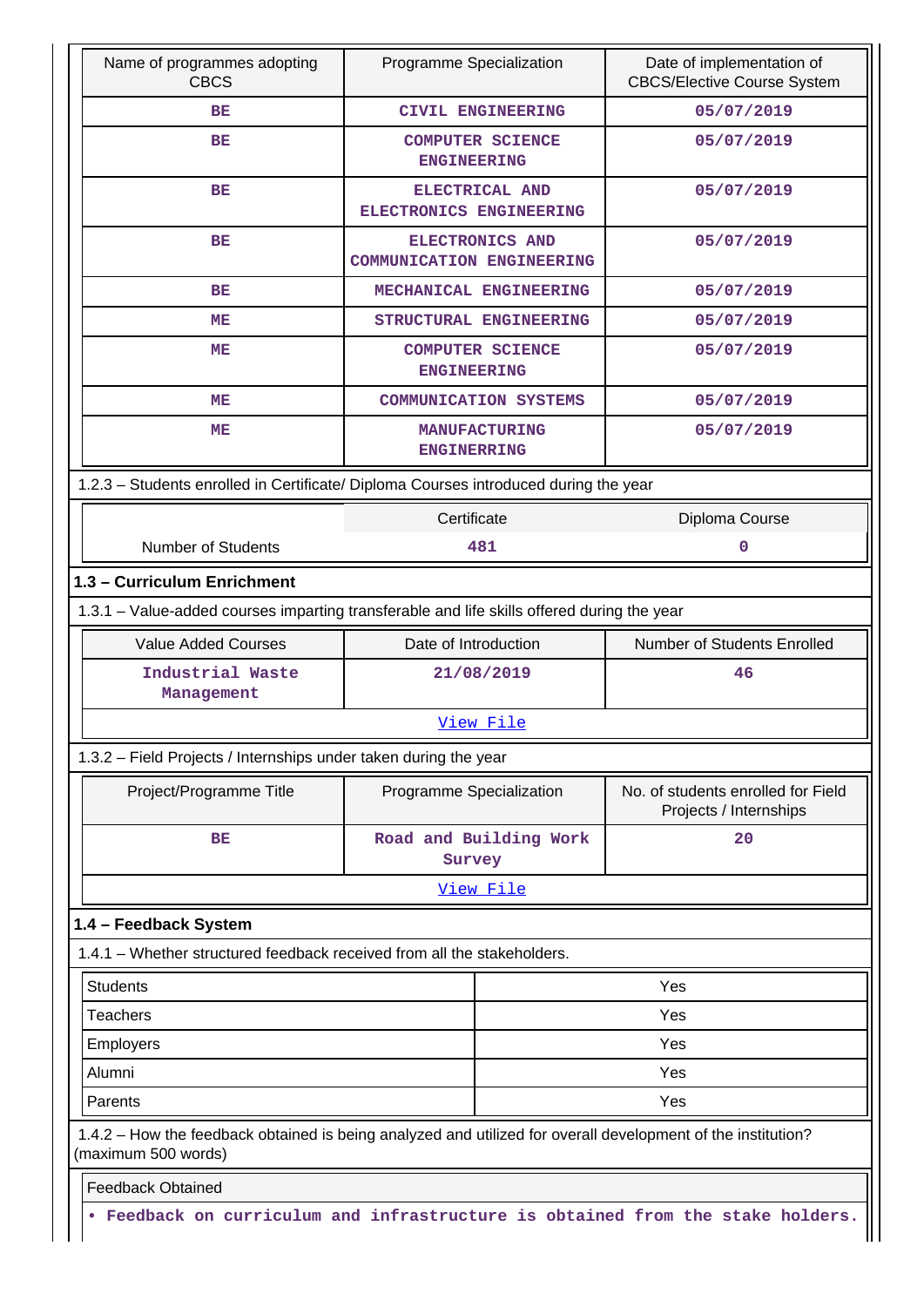**Feedback from the stake holders especially from the students help to assess the infrastructure for teaching facilities, teaching methods, etc., which enhance the learning outcome. • Feedbacks are received from the stakeholders at middle and end of the semester for the courses with respect to the content delivery and course outcomes .The institution frequently collects the feedback on curriculum from students and stakeholders. The Institution forwards the suggestions regarding a particular syllabus to University for corrections. To adopt the revised curriculum, special lectures, FDPs are organized. Additional laboratory hours are provided to conduct experiments beyond the syllabus to enrich the practical knowledge of the students. Also the institute will write to the University if there is any discrepancy in the University Question papers, and other related matters. Student Feedback • Feedback is collected from students once in a semester in the written format. • Feedback is taken during class committee meeting by class Advisors. • Oral feedback is collected by Heads of the Department with details of the syllabus covered. • Random feedback is taken directly by Principal from the students department-wise. • Feedback is also being collected by the respective mentors on regular basis. • The end-semester result analysis also being taken as part of feedback process. • Student's feedback about individual faculty performance review meeting is conducted for the faculty who has secured less than class average by the Management. • Head of the Department along with overall lab in-charge analyzed the feedback about lab in-charge and lab assistants and motivate them to satisfy the student's requirements towards acquiring technical skills. • Feedbacks on college facilities are obtained from the students are analyzed and the summary is sent to the Management Representative for further action. Parents Feedback • Informal feedback is being taken during their visit to the institution and also during parent's meeting. • Parents Teachers meeting is conducted once in a semester. • During the meeting the feedback is obtained regarding college facilities. • The summary is sent to the Management Representative for further action. • Regular Teachers-Parents meeting is conducted every semester for sharing the views and ideas of parents. • Also it is enable to direct interaction of staff members and parents to analyse the performance of students and to boost up their activities in a right way. Employers Feedback • The feedback is collected from the employers and industries during the Campus Drives. Alumini Feedback • Alumini Feedback is collected every year during the graduation day.**

## **CRITERION II – TEACHING- LEARNING AND EVALUATION**

#### **2.1 – Student Enrolment and Profile**

2.1.1 – Demand Ratio during the year

| Name of the<br>Programme                                      |                                                              | Programme<br>Specialization |                                                              | Number of seats<br>available                                                                     |   | Number of<br>Application received                                                                |          | <b>Students Enrolled</b>                                    |  |
|---------------------------------------------------------------|--------------------------------------------------------------|-----------------------------|--------------------------------------------------------------|--------------------------------------------------------------------------------------------------|---|--------------------------------------------------------------------------------------------------|----------|-------------------------------------------------------------|--|
| <b>BE</b>                                                     | <b>CIVIL</b>                                                 |                             |                                                              | 60                                                                                               | O |                                                                                                  | $\Omega$ |                                                             |  |
|                                                               |                                                              | <u>View File</u>            |                                                              |                                                                                                  |   |                                                                                                  |          |                                                             |  |
| 2.2 - Catering to Student Diversity                           |                                                              |                             |                                                              |                                                                                                  |   |                                                                                                  |          |                                                             |  |
| 2.2.1 - Student - Full time teacher ratio (current year data) |                                                              |                             |                                                              |                                                                                                  |   |                                                                                                  |          |                                                             |  |
| Year                                                          | Number of<br>students enrolled<br>in the institution<br>(UG) |                             | Number of<br>students enrolled<br>in the institution<br>(PG) | Number of<br>fulltime teachers<br>available in the<br>institution<br>teaching only UG<br>courses |   | Number of<br>fulltime teachers<br>available in the<br>institution<br>teaching only PG<br>courses |          | Number of<br>teachers<br>teaching both UG<br>and PG courses |  |
| 2019                                                          | 0                                                            |                             | 0                                                            | 84                                                                                               |   | 9                                                                                                |          | 13                                                          |  |
|                                                               |                                                              |                             |                                                              |                                                                                                  |   |                                                                                                  |          |                                                             |  |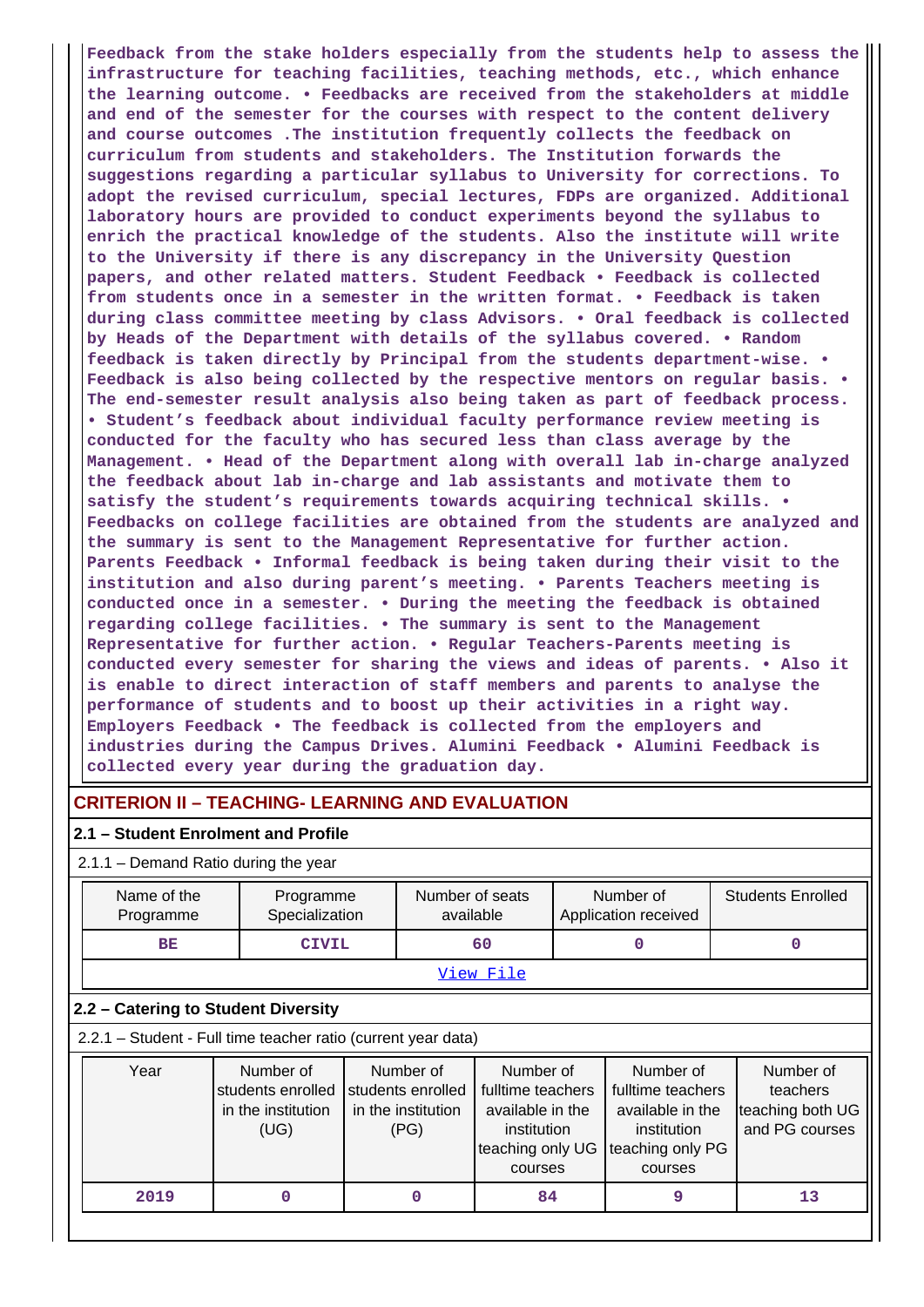| 2.3 - Teaching - Learning Process                                                                                                                                                                                                                                                                                                                                                                                                                                                                                                                                                                                                                                                                                                                                                                                                                                                                                                                                                                                                                                                                                                                                                                                                                                                                                                                                                                                                                                                                     |                                                                                                                                            |                         |  |                                                                                      |                                                                                       |  |                                             |     |                                    |
|-------------------------------------------------------------------------------------------------------------------------------------------------------------------------------------------------------------------------------------------------------------------------------------------------------------------------------------------------------------------------------------------------------------------------------------------------------------------------------------------------------------------------------------------------------------------------------------------------------------------------------------------------------------------------------------------------------------------------------------------------------------------------------------------------------------------------------------------------------------------------------------------------------------------------------------------------------------------------------------------------------------------------------------------------------------------------------------------------------------------------------------------------------------------------------------------------------------------------------------------------------------------------------------------------------------------------------------------------------------------------------------------------------------------------------------------------------------------------------------------------------|--------------------------------------------------------------------------------------------------------------------------------------------|-------------------------|--|--------------------------------------------------------------------------------------|---------------------------------------------------------------------------------------|--|---------------------------------------------|-----|------------------------------------|
| 2.3.1 - Percentage of teachers using ICT for effective teaching with Learning Management Systems (LMS), E-<br>learning resources etc. (current year data)                                                                                                                                                                                                                                                                                                                                                                                                                                                                                                                                                                                                                                                                                                                                                                                                                                                                                                                                                                                                                                                                                                                                                                                                                                                                                                                                             |                                                                                                                                            |                         |  |                                                                                      |                                                                                       |  |                                             |     |                                    |
| Number of<br><b>Teachers on Roll</b>                                                                                                                                                                                                                                                                                                                                                                                                                                                                                                                                                                                                                                                                                                                                                                                                                                                                                                                                                                                                                                                                                                                                                                                                                                                                                                                                                                                                                                                                  | Number of<br>teachers using<br>ICT (LMS, e-<br>Resources)                                                                                  |                         |  | <b>ICT Tools and</b><br>resources<br>available                                       | Number of ICT<br>enabled<br>Classrooms                                                |  | Numberof smart<br>classrooms                |     | E-resources and<br>techniques used |
| 106                                                                                                                                                                                                                                                                                                                                                                                                                                                                                                                                                                                                                                                                                                                                                                                                                                                                                                                                                                                                                                                                                                                                                                                                                                                                                                                                                                                                                                                                                                   |                                                                                                                                            | 106                     |  | 5                                                                                    | 5                                                                                     |  |                                             | 5   | 5                                  |
|                                                                                                                                                                                                                                                                                                                                                                                                                                                                                                                                                                                                                                                                                                                                                                                                                                                                                                                                                                                                                                                                                                                                                                                                                                                                                                                                                                                                                                                                                                       |                                                                                                                                            |                         |  | View File of ICT Tools and resources                                                 |                                                                                       |  |                                             |     |                                    |
| View File of E-resources and techniques used                                                                                                                                                                                                                                                                                                                                                                                                                                                                                                                                                                                                                                                                                                                                                                                                                                                                                                                                                                                                                                                                                                                                                                                                                                                                                                                                                                                                                                                          |                                                                                                                                            |                         |  |                                                                                      |                                                                                       |  |                                             |     |                                    |
| 2.3.2 - Students mentoring system available in the institution? Give details. (maximum 500 words)                                                                                                                                                                                                                                                                                                                                                                                                                                                                                                                                                                                                                                                                                                                                                                                                                                                                                                                                                                                                                                                                                                                                                                                                                                                                                                                                                                                                     |                                                                                                                                            |                         |  |                                                                                      |                                                                                       |  |                                             |     |                                    |
| also provide them required guidance. Each mentor maintains the academic records of the allotted students.<br>Mentor has direct communication with the allotted students. The Parents/Guardians of poor<br>attendee/performance students are called to meet the Coordinator and corrective and preventive measures are<br>implemented for further improvement. The mentors take initiative to arrange coaching classes. Each mentor<br>maintains the entire student Information, which is examined by the class coordinator and HOD's. The objectives<br>of the practice followed by the Institute are: • Improvement of teacher-student relationship • Counseling students<br>for solving their problems and provide confidence to improve their quality of life. • The system envelops<br>persistent observation of students execution, recognizing qualities, weaknesses and offering passionate backing<br>and particular proposals to enhance the students in all regards • Some of the key responsibilities of mentors are:<br>o Continuously motivate, guide and provide necessary counseling to the mentees in all academic related matters<br>such as choice of electives, project, summer training etc. o Continuously monitor academic performance of<br>students and inform parents whenever need arise. . o Advise students in their career development/professional<br>guidance. o Keep contact with the students even after their graduation. o Encourage students for participation in |                                                                                                                                            |                         |  |                                                                                      |                                                                                       |  |                                             |     |                                    |
| Number of students enrolled in the<br>institution                                                                                                                                                                                                                                                                                                                                                                                                                                                                                                                                                                                                                                                                                                                                                                                                                                                                                                                                                                                                                                                                                                                                                                                                                                                                                                                                                                                                                                                     |                                                                                                                                            |                         |  | academic competitions/conferences/Seminars /Workshops<br>Number of fulltime teachers |                                                                                       |  |                                             |     | Mentor: Mentee Ratio               |
|                                                                                                                                                                                                                                                                                                                                                                                                                                                                                                                                                                                                                                                                                                                                                                                                                                                                                                                                                                                                                                                                                                                                                                                                                                                                                                                                                                                                                                                                                                       | 481                                                                                                                                        |                         |  |                                                                                      | 106                                                                                   |  |                                             | 1:5 |                                    |
| 2.4 - Teacher Profile and Quality                                                                                                                                                                                                                                                                                                                                                                                                                                                                                                                                                                                                                                                                                                                                                                                                                                                                                                                                                                                                                                                                                                                                                                                                                                                                                                                                                                                                                                                                     |                                                                                                                                            |                         |  |                                                                                      |                                                                                       |  |                                             |     |                                    |
| 2.4.1 - Number of full time teachers appointed during the year                                                                                                                                                                                                                                                                                                                                                                                                                                                                                                                                                                                                                                                                                                                                                                                                                                                                                                                                                                                                                                                                                                                                                                                                                                                                                                                                                                                                                                        |                                                                                                                                            |                         |  |                                                                                      |                                                                                       |  |                                             |     |                                    |
| No. of sanctioned<br>positions                                                                                                                                                                                                                                                                                                                                                                                                                                                                                                                                                                                                                                                                                                                                                                                                                                                                                                                                                                                                                                                                                                                                                                                                                                                                                                                                                                                                                                                                        |                                                                                                                                            | No. of filled positions |  | Vacant positions                                                                     |                                                                                       |  | Positions filled during<br>the current year |     | No. of faculty with<br>Ph.D        |
| 93                                                                                                                                                                                                                                                                                                                                                                                                                                                                                                                                                                                                                                                                                                                                                                                                                                                                                                                                                                                                                                                                                                                                                                                                                                                                                                                                                                                                                                                                                                    |                                                                                                                                            | 93                      |  |                                                                                      | $\mathbf 0$                                                                           |  | 32                                          |     | 0                                  |
| 2.4.2 - Honours and recognition received by teachers (received awards, recognition, fellowships at State, National,<br>International level from Government, recognised bodies during the year)                                                                                                                                                                                                                                                                                                                                                                                                                                                                                                                                                                                                                                                                                                                                                                                                                                                                                                                                                                                                                                                                                                                                                                                                                                                                                                        |                                                                                                                                            |                         |  |                                                                                      |                                                                                       |  |                                             |     |                                    |
|                                                                                                                                                                                                                                                                                                                                                                                                                                                                                                                                                                                                                                                                                                                                                                                                                                                                                                                                                                                                                                                                                                                                                                                                                                                                                                                                                                                                                                                                                                       | Year of Award<br>Name of full time teachers<br>Designation<br>receiving awards from<br>state level, national level,<br>international level |                         |  |                                                                                      | Name of the award,<br>fellowship, received from<br>Government or recognized<br>bodies |  |                                             |     |                                    |
| 2019                                                                                                                                                                                                                                                                                                                                                                                                                                                                                                                                                                                                                                                                                                                                                                                                                                                                                                                                                                                                                                                                                                                                                                                                                                                                                                                                                                                                                                                                                                  |                                                                                                                                            |                         |  | Dr.S.Dinesh Kumar                                                                    | Assistant<br>Professor                                                                |  |                                             |     | Doctor of<br>Philosophy            |
|                                                                                                                                                                                                                                                                                                                                                                                                                                                                                                                                                                                                                                                                                                                                                                                                                                                                                                                                                                                                                                                                                                                                                                                                                                                                                                                                                                                                                                                                                                       |                                                                                                                                            |                         |  |                                                                                      | No file uploaded.                                                                     |  |                                             |     |                                    |
| 2.5 - Evaluation Process and Reforms                                                                                                                                                                                                                                                                                                                                                                                                                                                                                                                                                                                                                                                                                                                                                                                                                                                                                                                                                                                                                                                                                                                                                                                                                                                                                                                                                                                                                                                                  |                                                                                                                                            |                         |  |                                                                                      |                                                                                       |  |                                             |     |                                    |
| 2.5.1 – Number of days from the date of semester-end/ year- end examination till the declaration of results during<br>the year                                                                                                                                                                                                                                                                                                                                                                                                                                                                                                                                                                                                                                                                                                                                                                                                                                                                                                                                                                                                                                                                                                                                                                                                                                                                                                                                                                        |                                                                                                                                            |                         |  |                                                                                      |                                                                                       |  |                                             |     |                                    |
| Programme Name                                                                                                                                                                                                                                                                                                                                                                                                                                                                                                                                                                                                                                                                                                                                                                                                                                                                                                                                                                                                                                                                                                                                                                                                                                                                                                                                                                                                                                                                                        |                                                                                                                                            | Programme Code          |  | Semester/year                                                                        |                                                                                       |  | Last date of the last                       |     | Date of declaration of             |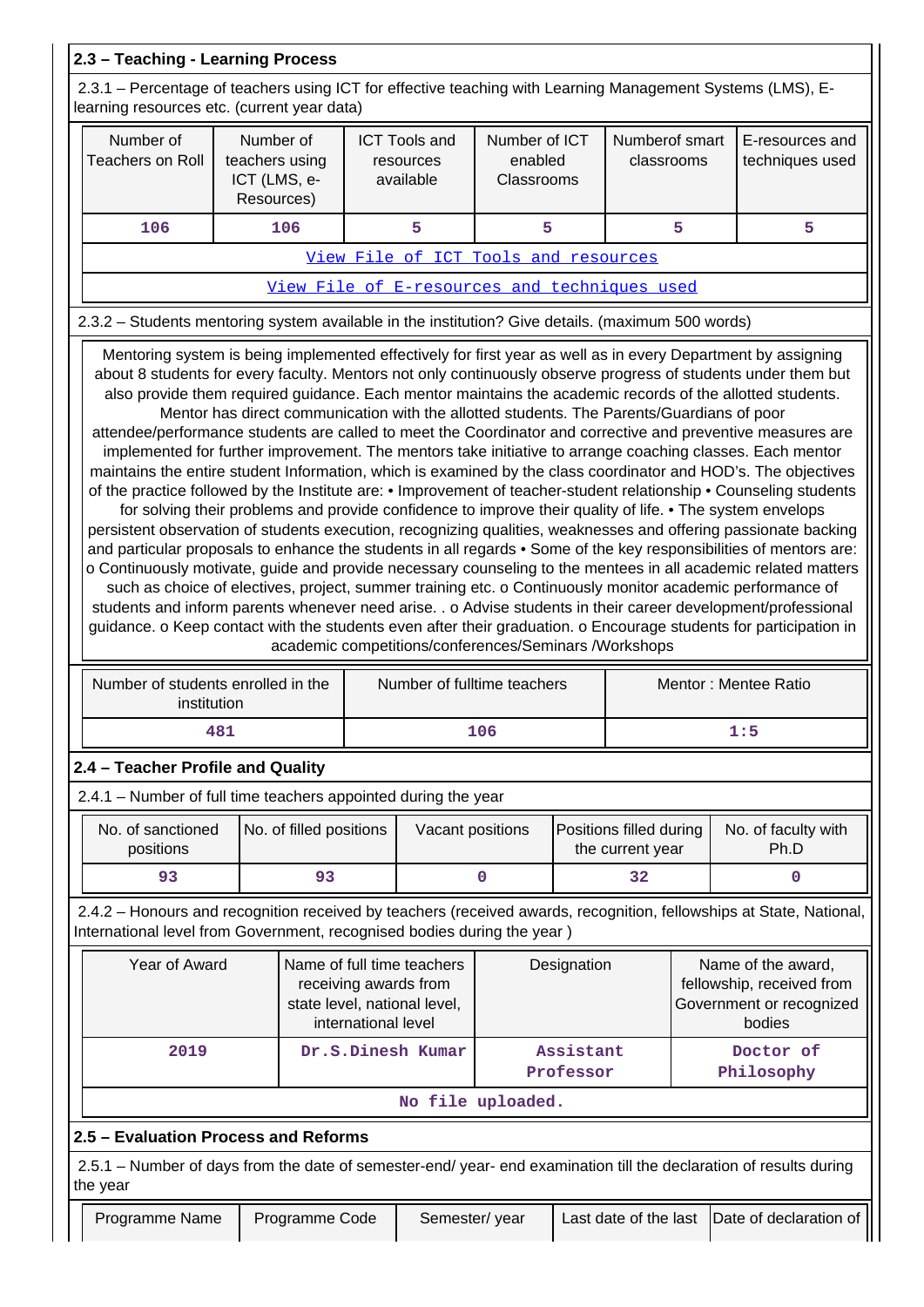|           |                            |                           | semester-end/year-<br>end examination | results of semester-<br>end/ year- end<br>examination |  |  |
|-----------|----------------------------|---------------------------|---------------------------------------|-------------------------------------------------------|--|--|
| BE        | 103, 104, 106,<br>105, 114 | III /II,<br>V/III, VII/IV | Nill                                  | <b>Nill</b>                                           |  |  |
| View File |                            |                           |                                       |                                                       |  |  |

2.5.2 – Reforms initiated on Continuous Internal Evaluation(CIE) system at the institutional level (250 words)

 **• For assessing performance of the students and Continuous Internal Evaluation (CIE) is carried out throughout the semester. Continuous Internal Evaluation is carried out with the help of assignments, internal tests, Mini and major project work, and end semester examination. • We at the institute level prepare and follow academic calendar that is framed as per guidelines provided by AICTE and Anna University. • Some of the reforms are mentioned below: o Conducting additional periodic tests. o Preparation of evaluation plan before start of the semester. o Periodic assignments and its evaluation. o Guiding students based on their performance. o To bring in the transparency in the process of evaluation of assignments and , the test papers those are given back to the students and their queries are resolved by the concerned teacher in the class room session • For smooth and uniform evaluation process the Institute has general Examination Coordinator for examination cell supported by a Coordinator from each department for smooth, transparent and fair conduction of internal examinations. • Time bound evaluation and declaration of results is planned and executed by the examination cell. Staff meetings are conducted periodically to review the evaluation process. • For CIE we organize three internal examinations in a semester and end semester examinations are strictly in accordance with academic calendar. Schedule for display of assignments, examination dates, declaration of results, submission program, parent teacher meet, etc. are all displayed before the semester actually starts and conducted as per academic calendar.**

 2.5.3 – Academic calendar prepared and adhered for conduct of Examination and other related matters (250 words)

 **• For smooth and effective implementation of teaching learning process, every semester we prepare the academic calendar in advance and in concurrence with the academic calendar of the Anna University. • A committee, comprising of Chief Executive Officer, Principal, HODs, and senior faculty prepares and monitors academic calendar taking into consideration various sports, cultural, and co-curricular activities. • Thus the teaching schedule is carried out smoothly also various internal examinations, semester examination dates are planned in advance and conducted without hassle. • This helps students plan their other activities like seminars, project work, training, etc. • The committee continuously monitors the academic calendar vigilantly. The dates for conduction, evaluation and declaration of examination results are strictly observed adhering to the academic calendar. • Academic calendar provides total number of working days scheduled in a semester in advance and in accordance with the time table prepared conduction is monitored against the scheduled. • Every teaching faculty maintains individual course file covering all the activities for the semester. Teaching faculty going on leave invariably makes the alternative arrangement so the students are not put to a loss for their learning hours. Later the faculty compensates for his own lectures or practical lost because of his leaves.**

## **2.6 – Student Performance and Learning Outcomes**

 2.6.1 – Program outcomes, program specific outcomes and course outcomes for all programs offered by the institution are stated and displayed in website of the institution (to provide the weblink)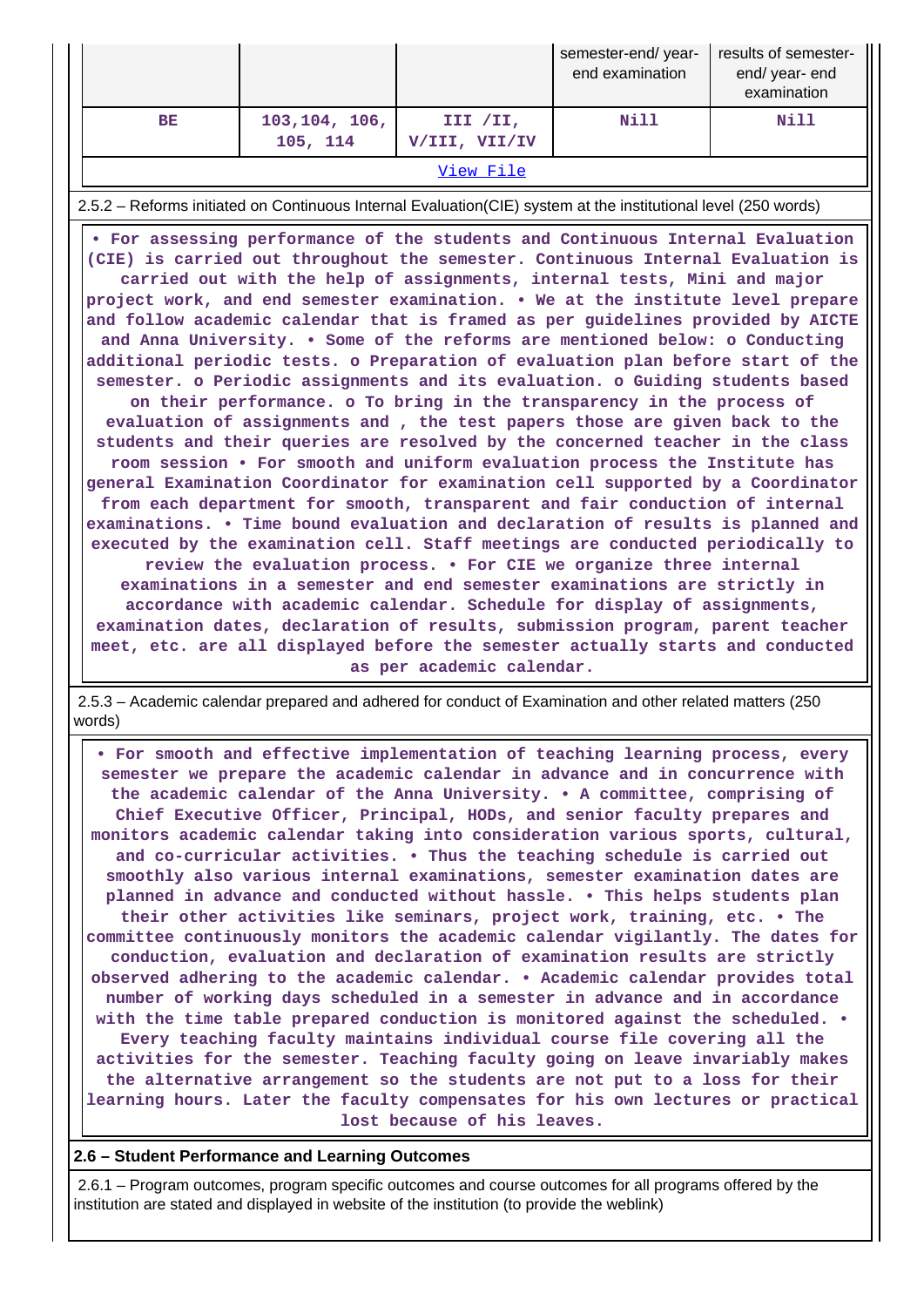| http://chendhuran.ac.in/A019/A0191.pdf/                                                                                                                                   |                                                                                                                                          |  |                               |                                                                       |  |                                                              |      |                                    |
|---------------------------------------------------------------------------------------------------------------------------------------------------------------------------|------------------------------------------------------------------------------------------------------------------------------------------|--|-------------------------------|-----------------------------------------------------------------------|--|--------------------------------------------------------------|------|------------------------------------|
| 2.6.2 - Pass percentage of students                                                                                                                                       |                                                                                                                                          |  |                               |                                                                       |  |                                                              |      |                                    |
| Programme<br>Code                                                                                                                                                         | Programme<br>Name                                                                                                                        |  | Programme<br>Specialization   | Number of<br>students<br>appeared in the<br>final year<br>examination |  | Number of<br>students passed<br>in final year<br>examination |      | Pass Percentage                    |
| 103                                                                                                                                                                       | BЕ                                                                                                                                       |  | Civil                         | 46                                                                    |  | 38                                                           |      | 82.6                               |
|                                                                                                                                                                           |                                                                                                                                          |  |                               | View File                                                             |  |                                                              |      |                                    |
| 2.7 - Student Satisfaction Survey                                                                                                                                         |                                                                                                                                          |  |                               |                                                                       |  |                                                              |      |                                    |
| 2.7.1 - Student Satisfaction Survey (SSS) on overall institutional performance (Institution may design the<br>questionnaire) (results and details be provided as weblink) |                                                                                                                                          |  |                               |                                                                       |  |                                                              |      |                                    |
| http://chendhuran.ac.in/A019/A0192.pdf/                                                                                                                                   |                                                                                                                                          |  |                               |                                                                       |  |                                                              |      |                                    |
| <b>CRITERION III - RESEARCH, INNOVATIONS AND EXTENSION</b>                                                                                                                |                                                                                                                                          |  |                               |                                                                       |  |                                                              |      |                                    |
| 3.1 - Resource Mobilization for Research                                                                                                                                  |                                                                                                                                          |  |                               |                                                                       |  |                                                              |      |                                    |
| 3.1.1 - Research funds sanctioned and received from various agencies, industry and other organisations                                                                    |                                                                                                                                          |  |                               |                                                                       |  |                                                              |      |                                    |
|                                                                                                                                                                           | Nature of the Project<br>Duration                                                                                                        |  | Name of the funding<br>agency |                                                                       |  | Total grant<br>sanctioned                                    |      | Amount received<br>during the year |
| <b>Nill</b>                                                                                                                                                               | 0                                                                                                                                        |  |                               | 0<br><b>NIL</b>                                                       |  |                                                              |      | $\mathbf 0$                        |
| No file uploaded.                                                                                                                                                         |                                                                                                                                          |  |                               |                                                                       |  |                                                              |      |                                    |
| 3.2 - Innovation Ecosystem                                                                                                                                                |                                                                                                                                          |  |                               |                                                                       |  |                                                              |      |                                    |
|                                                                                                                                                                           | 3.2.1 - Workshops/Seminars Conducted on Intellectual Property Rights (IPR) and Industry-Academia Innovative<br>practices during the year |  |                               |                                                                       |  |                                                              |      |                                    |
| Title of workshop/seminar                                                                                                                                                 |                                                                                                                                          |  | Name of the Dept.             |                                                                       |  |                                                              | Date |                                    |
| Introduction to IPR                                                                                                                                                       |                                                                                                                                          |  | All Depts2020                 |                                                                       |  |                                                              |      | 21/09/2019                         |
| Industry-Academic<br>Innovative practices                                                                                                                                 |                                                                                                                                          |  | All Depts                     |                                                                       |  |                                                              |      | 08/02/2020                         |
| 3.2.2 - Awards for Innovation won by Institution/Teachers/Research scholars/Students during the year                                                                      |                                                                                                                                          |  |                               |                                                                       |  |                                                              |      |                                    |
| Title of the innovation                                                                                                                                                   | Name of Awardee                                                                                                                          |  | Awarding Agency               |                                                                       |  | Date of award                                                |      | Category                           |
| <b>NIL</b>                                                                                                                                                                | <b>NIL</b>                                                                                                                               |  |                               | <b>NIL</b>                                                            |  | Nill                                                         |      | NIL                                |
|                                                                                                                                                                           |                                                                                                                                          |  |                               | No file uploaded.                                                     |  |                                                              |      |                                    |
| 3.2.3 – No. of Incubation centre created, start-ups incubated on campus during the year                                                                                   |                                                                                                                                          |  |                               |                                                                       |  |                                                              |      |                                    |
| Incubation<br>Center                                                                                                                                                      | Name                                                                                                                                     |  | Sponsered By                  | Name of the<br>Start-up                                               |  | Nature of Start-<br>up                                       |      | Date of<br>Commencement            |
| <b>NIL</b>                                                                                                                                                                | <b>NIL</b>                                                                                                                               |  | <b>NIL</b>                    | <b>NIL</b>                                                            |  | <b>NIL</b>                                                   |      | Nill                               |
|                                                                                                                                                                           |                                                                                                                                          |  |                               | No file uploaded.                                                     |  |                                                              |      |                                    |
| 3.3 - Research Publications and Awards                                                                                                                                    |                                                                                                                                          |  |                               |                                                                       |  |                                                              |      |                                    |
| 3.3.1 - Incentive to the teachers who receive recognition/awards                                                                                                          |                                                                                                                                          |  |                               |                                                                       |  |                                                              |      |                                    |
| <b>State</b>                                                                                                                                                              |                                                                                                                                          |  | National                      |                                                                       |  |                                                              |      | International                      |
| 0                                                                                                                                                                         |                                                                                                                                          |  | 0                             |                                                                       |  |                                                              | 0    |                                    |
| 3.3.2 - Ph. Ds awarded during the year (applicable for PG College, Research Center)                                                                                       |                                                                                                                                          |  |                               |                                                                       |  |                                                              |      |                                    |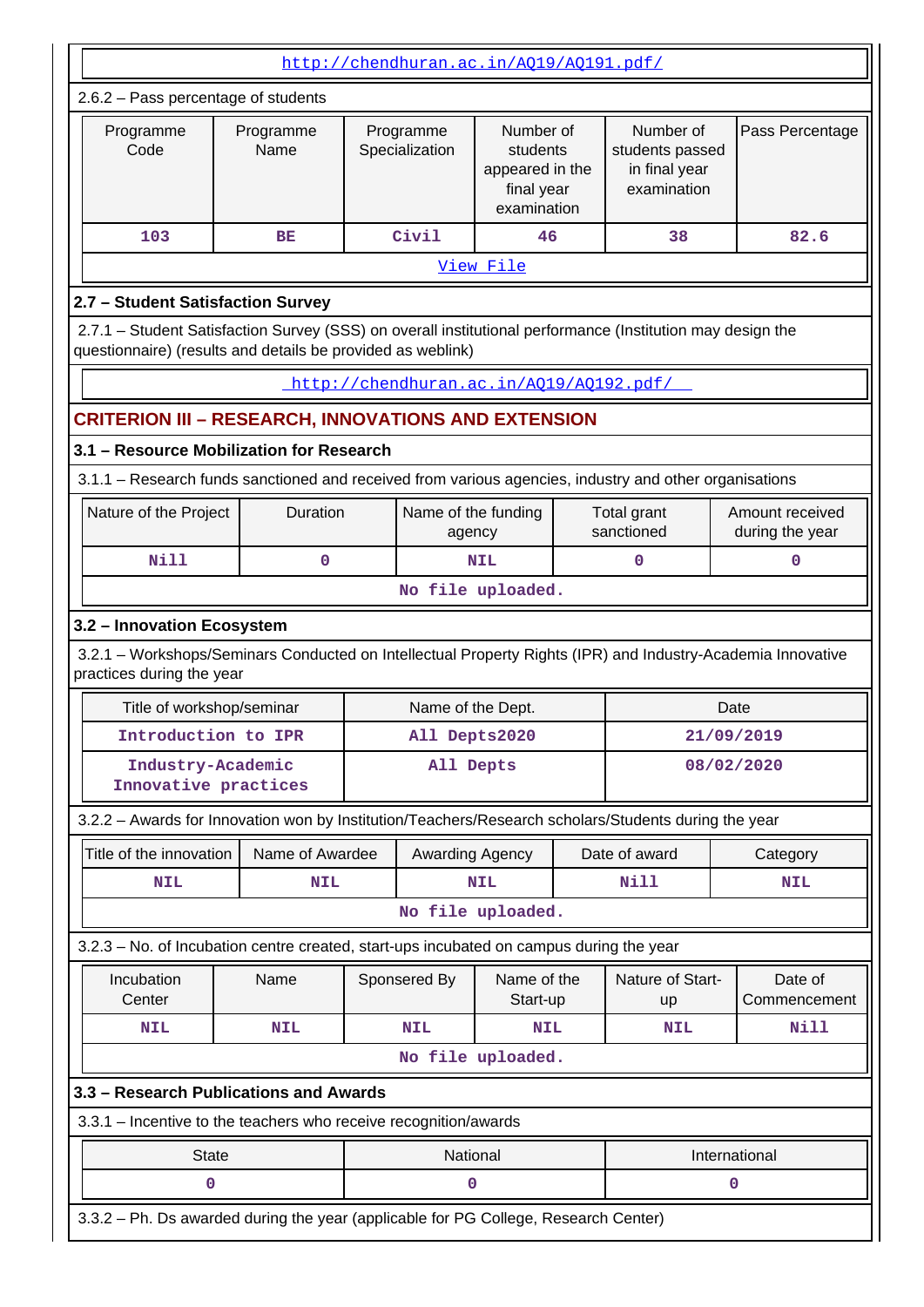|                                                                                                                    | Name of the Department                                                                                                                                     |            |                                                                                    |      |                        | Number of PhD's Awarded |                       |                                                                    |                                                               |                                                                    |
|--------------------------------------------------------------------------------------------------------------------|------------------------------------------------------------------------------------------------------------------------------------------------------------|------------|------------------------------------------------------------------------------------|------|------------------------|-------------------------|-----------------------|--------------------------------------------------------------------|---------------------------------------------------------------|--------------------------------------------------------------------|
|                                                                                                                    |                                                                                                                                                            |            | Mechanical Engineering                                                             |      |                        | 1                       |                       |                                                                    |                                                               |                                                                    |
|                                                                                                                    | 3.3.3 - Research Publications in the Journals notified on UGC website during the year                                                                      |            |                                                                                    |      |                        |                         |                       |                                                                    |                                                               |                                                                    |
| <b>Type</b>                                                                                                        |                                                                                                                                                            |            | Department                                                                         |      |                        |                         | Number of Publication |                                                                    | Average Impact Factor (if<br>any)                             |                                                                    |
| National                                                                                                           |                                                                                                                                                            |            | Nill                                                                               |      |                        |                         | Nill                  |                                                                    |                                                               | Nill                                                               |
|                                                                                                                    |                                                                                                                                                            |            |                                                                                    |      | View File              |                         |                       |                                                                    |                                                               |                                                                    |
|                                                                                                                    | 3.3.4 - Books and Chapters in edited Volumes / Books published, and papers in National/International Conference<br>Proceedings per Teacher during the year |            |                                                                                    |      |                        |                         |                       |                                                                    |                                                               |                                                                    |
|                                                                                                                    | Department                                                                                                                                                 |            |                                                                                    |      |                        |                         |                       | Number of Publication                                              |                                                               |                                                                    |
|                                                                                                                    |                                                                                                                                                            | <b>NIL</b> |                                                                                    |      |                        |                         |                       | 0                                                                  |                                                               |                                                                    |
|                                                                                                                    |                                                                                                                                                            |            |                                                                                    |      | No file uploaded.      |                         |                       |                                                                    |                                                               |                                                                    |
| 3.3.5 - Bibliometrics of the publications during the last Academic year based on average citation index in Scopus/ |                                                                                                                                                            |            |                                                                                    |      |                        |                         |                       |                                                                    |                                                               |                                                                    |
| Web of Science or PubMed/ Indian Citation Index                                                                    |                                                                                                                                                            |            |                                                                                    |      |                        |                         |                       |                                                                    |                                                               |                                                                    |
| Title of the<br>Paper                                                                                              | Name of<br>Author                                                                                                                                          |            | Title of journal                                                                   |      | Year of<br>publication |                         | <b>Citation Index</b> | Institutional<br>affiliation as<br>mentioned in<br>the publication |                                                               | Number of<br>citations<br>excluding self<br>citation               |
| IOT and<br>Wi-Fi<br>based Home<br>Automation<br>Control<br>for<br>Various<br>Appliances                            | L.<br>Rajamohan<br>, K. Uma<br>Maheswari<br>, M.Mathan<br>raj, R. Chin<br>rasu                                                                             |            | Internat<br>ional<br>Journal of<br>Management<br>Technology<br>and Engine<br>ering | 2019 |                        |                         | $\mathbf 0$           | Chendhuran<br>college of<br>Engineerin<br>g and<br>Technology      |                                                               | 0                                                                  |
|                                                                                                                    |                                                                                                                                                            |            |                                                                                    |      | View File              |                         |                       |                                                                    |                                                               |                                                                    |
| 3.3.6 - h-Index of the Institutional Publications during the year. (based on Scopus/ Web of science)               |                                                                                                                                                            |            |                                                                                    |      |                        |                         |                       |                                                                    |                                                               |                                                                    |
| Title of the<br>Paper                                                                                              | Name of<br>Author                                                                                                                                          |            | Title of journal                                                                   |      | Year of<br>publication |                         | h-index               | Number of<br>citations<br>excluding self<br>citation               |                                                               | Institutional<br>affiliation as<br>mentioned in<br>the publication |
| A Survey<br>on<br>Emergence<br>of<br>Citation<br>Network<br>using<br>Knowledge<br>Core                             | M.Kirith<br>Internat<br>ika Devi<br>ional<br>Journal of<br>Innovative<br>Research<br>in<br>Science, E<br>ngineering<br>and<br>Technology                   |            |                                                                                    | 2019 |                        | $\mathbf 0$             | 4                     |                                                                    | Chendhuran<br>College of<br>Engineerin<br>g and<br>Technology |                                                                    |
|                                                                                                                    |                                                                                                                                                            |            |                                                                                    |      | View File              |                         |                       |                                                                    |                                                               |                                                                    |
| 3.3.7 - Faculty participation in Seminars/Conferences and Symposia during the year:                                |                                                                                                                                                            |            |                                                                                    |      |                        |                         |                       |                                                                    |                                                               |                                                                    |
| Number of Faculty                                                                                                  |                                                                                                                                                            |            | International                                                                      |      | National               |                         | <b>State</b>          |                                                                    |                                                               | Local                                                              |
| Attended/Semi<br>nars/Workshops                                                                                    |                                                                                                                                                            |            | 0                                                                                  |      | $\mathbf 0$            |                         | 14                    |                                                                    |                                                               | 0                                                                  |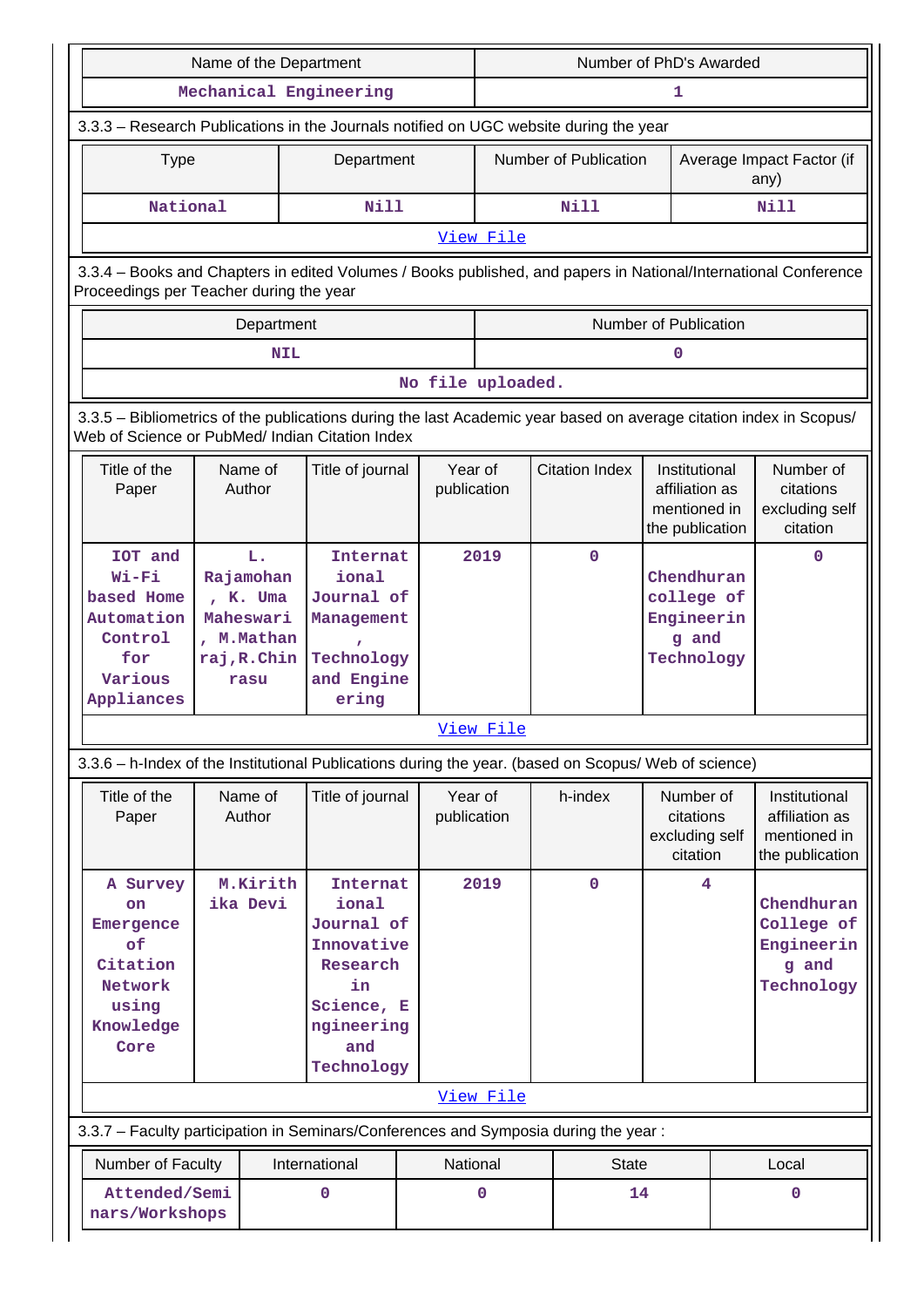|                                                                                                                                                                                                                | View File                                                                                                                                                                                                          |                                                                                                                              |                                                                        |                                                 |                                                  |                      |                                                                                                                                                                                                                                                                                                                                                                                                                                                                                                                                                                                                                                                                                                                                              |  |  |                                                          |  |
|----------------------------------------------------------------------------------------------------------------------------------------------------------------------------------------------------------------|--------------------------------------------------------------------------------------------------------------------------------------------------------------------------------------------------------------------|------------------------------------------------------------------------------------------------------------------------------|------------------------------------------------------------------------|-------------------------------------------------|--------------------------------------------------|----------------------|----------------------------------------------------------------------------------------------------------------------------------------------------------------------------------------------------------------------------------------------------------------------------------------------------------------------------------------------------------------------------------------------------------------------------------------------------------------------------------------------------------------------------------------------------------------------------------------------------------------------------------------------------------------------------------------------------------------------------------------------|--|--|----------------------------------------------------------|--|
|                                                                                                                                                                                                                | 3.4 - Extension Activities                                                                                                                                                                                         |                                                                                                                              |                                                                        |                                                 |                                                  |                      |                                                                                                                                                                                                                                                                                                                                                                                                                                                                                                                                                                                                                                                                                                                                              |  |  |                                                          |  |
|                                                                                                                                                                                                                | 3.4.1 – Number of extension and outreach programmes conducted in collaboration with industry, community and<br>Non- Government Organisations through NSS/NCC/Red cross/Youth Red Cross (YRC) etc., during the year |                                                                                                                              |                                                                        |                                                 |                                                  |                      |                                                                                                                                                                                                                                                                                                                                                                                                                                                                                                                                                                                                                                                                                                                                              |  |  |                                                          |  |
|                                                                                                                                                                                                                | Title of the activities                                                                                                                                                                                            |                                                                                                                              |                                                                        | Organising unit/agency/<br>collaborating agency |                                                  |                      | Number of teachers<br>participated in such<br>activities                                                                                                                                                                                                                                                                                                                                                                                                                                                                                                                                                                                                                                                                                     |  |  | Number of students<br>participated in such<br>activities |  |
|                                                                                                                                                                                                                | Water<br>Conservation<br><b>Awarness Program</b>                                                                                                                                                                   |                                                                                                                              | Rotaract Club of<br>Chendhuran College<br>of Engineering<br>Technology |                                                 | 4                                                |                      | 116                                                                                                                                                                                                                                                                                                                                                                                                                                                                                                                                                                                                                                                                                                                                          |  |  |                                                          |  |
|                                                                                                                                                                                                                |                                                                                                                                                                                                                    |                                                                                                                              |                                                                        |                                                 |                                                  | View File            |                                                                                                                                                                                                                                                                                                                                                                                                                                                                                                                                                                                                                                                                                                                                              |  |  |                                                          |  |
|                                                                                                                                                                                                                | during the year                                                                                                                                                                                                    |                                                                                                                              |                                                                        |                                                 |                                                  |                      |                                                                                                                                                                                                                                                                                                                                                                                                                                                                                                                                                                                                                                                                                                                                              |  |  |                                                          |  |
|                                                                                                                                                                                                                | Name of the activity                                                                                                                                                                                               |                                                                                                                              |                                                                        | Award/Recognition                               |                                                  |                      | 3.4.2 - Awards and recognition received for extension activities from Government and other recognized bodies<br>Number of students<br><b>Awarding Bodies</b><br><b>Benefited</b><br>0<br><b>NIL</b><br>Number of students<br>Number of teachers<br>participated in such<br>participated in such<br>activites<br>activites<br>0<br>$\mathbf 0$<br>3.5.1 – Number of Collaborative activities for research, faculty exchange, student exchange during the year<br>Duration<br>Source of financial support<br>Sastra Deemed<br>06<br>University -<br>Thanjavur<br>3.5.2 - Linkages with institutions/industries for internship, on-the- job training, project work, sharing of research<br><b>Duration To</b><br>Participant<br>9<br>29/03/2020 |  |  |                                                          |  |
|                                                                                                                                                                                                                | <b>NIL</b>                                                                                                                                                                                                         |                                                                                                                              |                                                                        | <b>NIL</b>                                      |                                                  |                      |                                                                                                                                                                                                                                                                                                                                                                                                                                                                                                                                                                                                                                                                                                                                              |  |  |                                                          |  |
|                                                                                                                                                                                                                | No file uploaded.                                                                                                                                                                                                  |                                                                                                                              |                                                                        |                                                 |                                                  |                      |                                                                                                                                                                                                                                                                                                                                                                                                                                                                                                                                                                                                                                                                                                                                              |  |  |                                                          |  |
| 3.4.3 - Students participating in extension activities with Government Organisations, Non-Government<br>Organisations and programmes such as Swachh Bharat, Aids Awareness, Gender Issue, etc. during the year |                                                                                                                                                                                                                    |                                                                                                                              |                                                                        |                                                 |                                                  |                      |                                                                                                                                                                                                                                                                                                                                                                                                                                                                                                                                                                                                                                                                                                                                              |  |  |                                                          |  |
|                                                                                                                                                                                                                | Name of the scheme                                                                                                                                                                                                 |                                                                                                                              | agency                                                                 | Organising unit/Agen<br>cy/collaborating        |                                                  | Name of the activity |                                                                                                                                                                                                                                                                                                                                                                                                                                                                                                                                                                                                                                                                                                                                              |  |  |                                                          |  |
|                                                                                                                                                                                                                | <b>NIL</b>                                                                                                                                                                                                         |                                                                                                                              | <b>NIL</b>                                                             |                                                 |                                                  | <b>NIL</b>           |                                                                                                                                                                                                                                                                                                                                                                                                                                                                                                                                                                                                                                                                                                                                              |  |  |                                                          |  |
|                                                                                                                                                                                                                |                                                                                                                                                                                                                    |                                                                                                                              |                                                                        |                                                 |                                                  | No file uploaded.    |                                                                                                                                                                                                                                                                                                                                                                                                                                                                                                                                                                                                                                                                                                                                              |  |  |                                                          |  |
|                                                                                                                                                                                                                | 3.5 - Collaborations                                                                                                                                                                                               |                                                                                                                              |                                                                        |                                                 |                                                  |                      |                                                                                                                                                                                                                                                                                                                                                                                                                                                                                                                                                                                                                                                                                                                                              |  |  |                                                          |  |
|                                                                                                                                                                                                                |                                                                                                                                                                                                                    |                                                                                                                              |                                                                        |                                                 |                                                  |                      |                                                                                                                                                                                                                                                                                                                                                                                                                                                                                                                                                                                                                                                                                                                                              |  |  |                                                          |  |
|                                                                                                                                                                                                                | Nature of activity                                                                                                                                                                                                 |                                                                                                                              |                                                                        | Participant                                     |                                                  |                      |                                                                                                                                                                                                                                                                                                                                                                                                                                                                                                                                                                                                                                                                                                                                              |  |  |                                                          |  |
|                                                                                                                                                                                                                | Outcome Based<br>Education Academic<br>Research                                                                                                                                                                    |                                                                                                                              |                                                                        | 03                                              |                                                  |                      |                                                                                                                                                                                                                                                                                                                                                                                                                                                                                                                                                                                                                                                                                                                                              |  |  |                                                          |  |
|                                                                                                                                                                                                                |                                                                                                                                                                                                                    |                                                                                                                              |                                                                        |                                                 |                                                  | No file uploaded.    |                                                                                                                                                                                                                                                                                                                                                                                                                                                                                                                                                                                                                                                                                                                                              |  |  |                                                          |  |
|                                                                                                                                                                                                                | facilities etc. during the year                                                                                                                                                                                    |                                                                                                                              |                                                                        |                                                 |                                                  |                      |                                                                                                                                                                                                                                                                                                                                                                                                                                                                                                                                                                                                                                                                                                                                              |  |  |                                                          |  |
|                                                                                                                                                                                                                | Nature of linkage                                                                                                                                                                                                  | Title of the<br>Name of the<br>linkage<br>partnering<br>institution/<br>industry<br>/research lab<br>with contact<br>details |                                                                        |                                                 | <b>Duration From</b>                             |                      |                                                                                                                                                                                                                                                                                                                                                                                                                                                                                                                                                                                                                                                                                                                                              |  |  |                                                          |  |
|                                                                                                                                                                                                                | project<br>work                                                                                                                                                                                                    | work                                                                                                                         | project                                                                |                                                 | Hameedhiya<br>Construction<br>-Thiruppathu<br>r. | 24/03/2020           |                                                                                                                                                                                                                                                                                                                                                                                                                                                                                                                                                                                                                                                                                                                                              |  |  |                                                          |  |

[View File](https://assessmentonline.naac.gov.in/public/Postacc/Linkages/7479_Linkages_1640859461.xls)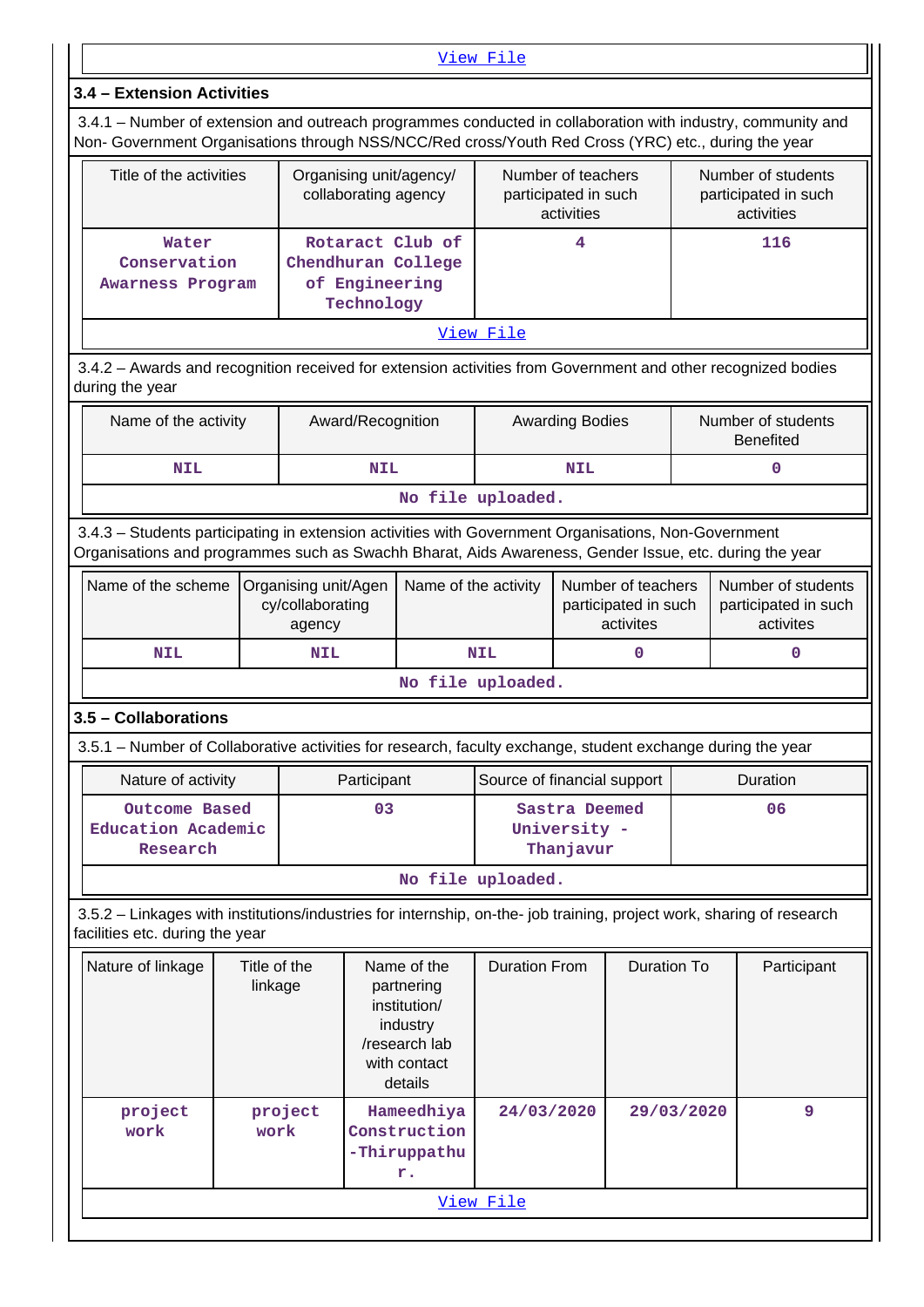|                          | 3.5.3 - MoUs signed with institutions of national, international importance, other universities, industries, corporate<br>houses etc. during the year |                   |                                                                                                                                                                                                                |                   |                                                                             |                                                                     |      |                                |                                                           |  |
|--------------------------|-------------------------------------------------------------------------------------------------------------------------------------------------------|-------------------|----------------------------------------------------------------------------------------------------------------------------------------------------------------------------------------------------------------|-------------------|-----------------------------------------------------------------------------|---------------------------------------------------------------------|------|--------------------------------|-----------------------------------------------------------|--|
|                          | Organisation                                                                                                                                          |                   | Date of MoU signed                                                                                                                                                                                             |                   |                                                                             | Purpose/Activities                                                  |      |                                | Number of<br>students/teachers<br>participated under MoUs |  |
|                          | Sastra Deemed<br>University -<br>Thanjavur                                                                                                            |                   | 16/08/2019                                                                                                                                                                                                     |                   |                                                                             | In plant<br>training, Faculty<br>research, Seminar<br>and workshops |      |                                | 200                                                       |  |
|                          |                                                                                                                                                       |                   |                                                                                                                                                                                                                |                   | No file uploaded.                                                           |                                                                     |      |                                |                                                           |  |
|                          |                                                                                                                                                       |                   | <b>CRITERION IV - INFRASTRUCTURE AND LEARNING RESOURCES</b>                                                                                                                                                    |                   |                                                                             |                                                                     |      |                                |                                                           |  |
|                          | 4.1 - Physical Facilities                                                                                                                             |                   |                                                                                                                                                                                                                |                   |                                                                             |                                                                     |      |                                |                                                           |  |
|                          |                                                                                                                                                       |                   | 4.1.1 - Budget allocation, excluding salary for infrastructure augmentation during the year                                                                                                                    |                   |                                                                             |                                                                     |      |                                |                                                           |  |
|                          |                                                                                                                                                       |                   | Budget allocated for infrastructure augmentation                                                                                                                                                               |                   |                                                                             | Budget utilized for infrastructure development                      |      |                                |                                                           |  |
|                          |                                                                                                                                                       |                   | 135                                                                                                                                                                                                            |                   |                                                                             |                                                                     |      | 127                            |                                                           |  |
|                          |                                                                                                                                                       |                   | 4.1.2 – Details of augmentation in infrastructure facilities during the year                                                                                                                                   |                   |                                                                             |                                                                     |      |                                |                                                           |  |
|                          |                                                                                                                                                       | <b>Facilities</b> |                                                                                                                                                                                                                |                   |                                                                             |                                                                     |      | <b>Existing or Newly Added</b> |                                                           |  |
|                          | Campus Area                                                                                                                                           |                   |                                                                                                                                                                                                                |                   |                                                                             |                                                                     |      | Existing                       |                                                           |  |
|                          | Class rooms                                                                                                                                           |                   |                                                                                                                                                                                                                |                   |                                                                             |                                                                     |      | Existing                       |                                                           |  |
|                          | Laboratories                                                                                                                                          |                   |                                                                                                                                                                                                                |                   |                                                                             | Existing                                                            |      |                                |                                                           |  |
|                          | Seminar Halls                                                                                                                                         |                   |                                                                                                                                                                                                                |                   |                                                                             |                                                                     |      | Existing                       |                                                           |  |
|                          | Classrooms with LCD facilities                                                                                                                        |                   |                                                                                                                                                                                                                |                   |                                                                             |                                                                     |      | Existing                       |                                                           |  |
|                          |                                                                                                                                                       |                   | Seminar halls with ICT facilities                                                                                                                                                                              |                   |                                                                             |                                                                     |      | Existing                       |                                                           |  |
|                          |                                                                                                                                                       |                   | Value of the equipment purchased<br>during the year (rs. in lakhs)                                                                                                                                             |                   | Newly Added                                                                 |                                                                     |      |                                |                                                           |  |
|                          |                                                                                                                                                       |                   |                                                                                                                                                                                                                | No file uploaded. |                                                                             |                                                                     |      |                                |                                                           |  |
|                          | 4.2 - Library as a Learning Resource                                                                                                                  |                   |                                                                                                                                                                                                                |                   |                                                                             |                                                                     |      |                                |                                                           |  |
|                          |                                                                                                                                                       |                   | 4.2.1 - Library is automated {Integrated Library Management System (ILMS)}                                                                                                                                     |                   |                                                                             |                                                                     |      |                                |                                                           |  |
|                          | Name of the ILMS<br>software                                                                                                                          |                   | Nature of automation (fully<br>or patially)                                                                                                                                                                    |                   |                                                                             | Version                                                             |      |                                | Year of automation                                        |  |
|                          | Digital Library                                                                                                                                       |                   | Fully                                                                                                                                                                                                          |                   |                                                                             | <b>NA</b>                                                           |      |                                | 2019                                                      |  |
|                          | 4.2.2 - Library Services                                                                                                                              |                   |                                                                                                                                                                                                                |                   |                                                                             |                                                                     |      |                                |                                                           |  |
|                          | Library<br>Service Type                                                                                                                               |                   | Existing                                                                                                                                                                                                       |                   |                                                                             | Newly Added                                                         |      | Total                          |                                                           |  |
|                          | Text<br><b>Books</b>                                                                                                                                  | 26940             | 8827719                                                                                                                                                                                                        |                   | 865                                                                         | 164644                                                              |      | 27805                          | 8992363                                                   |  |
|                          |                                                                                                                                                       |                   |                                                                                                                                                                                                                |                   | View File                                                                   |                                                                     |      |                                |                                                           |  |
|                          | (Learning Management System (LMS) etc                                                                                                                 |                   | 4.2.3 - E-content developed by teachers such as: e-PG- Pathshala, CEC (under e-PG- Pathshala CEC (Under<br>Graduate) SWAYAM other MOOCs platform NPTEL/NMEICT/any other Government initiatives & institutional |                   |                                                                             |                                                                     |      |                                |                                                           |  |
|                          | Name of the Teacher                                                                                                                                   |                   | Name of the Module                                                                                                                                                                                             |                   | Platform on which module<br>Date of launching e-<br>is developed<br>content |                                                                     |      |                                |                                                           |  |
| <b>NIL</b><br><b>NIL</b> |                                                                                                                                                       |                   |                                                                                                                                                                                                                | <b>NIL</b>        |                                                                             |                                                                     | Nill |                                |                                                           |  |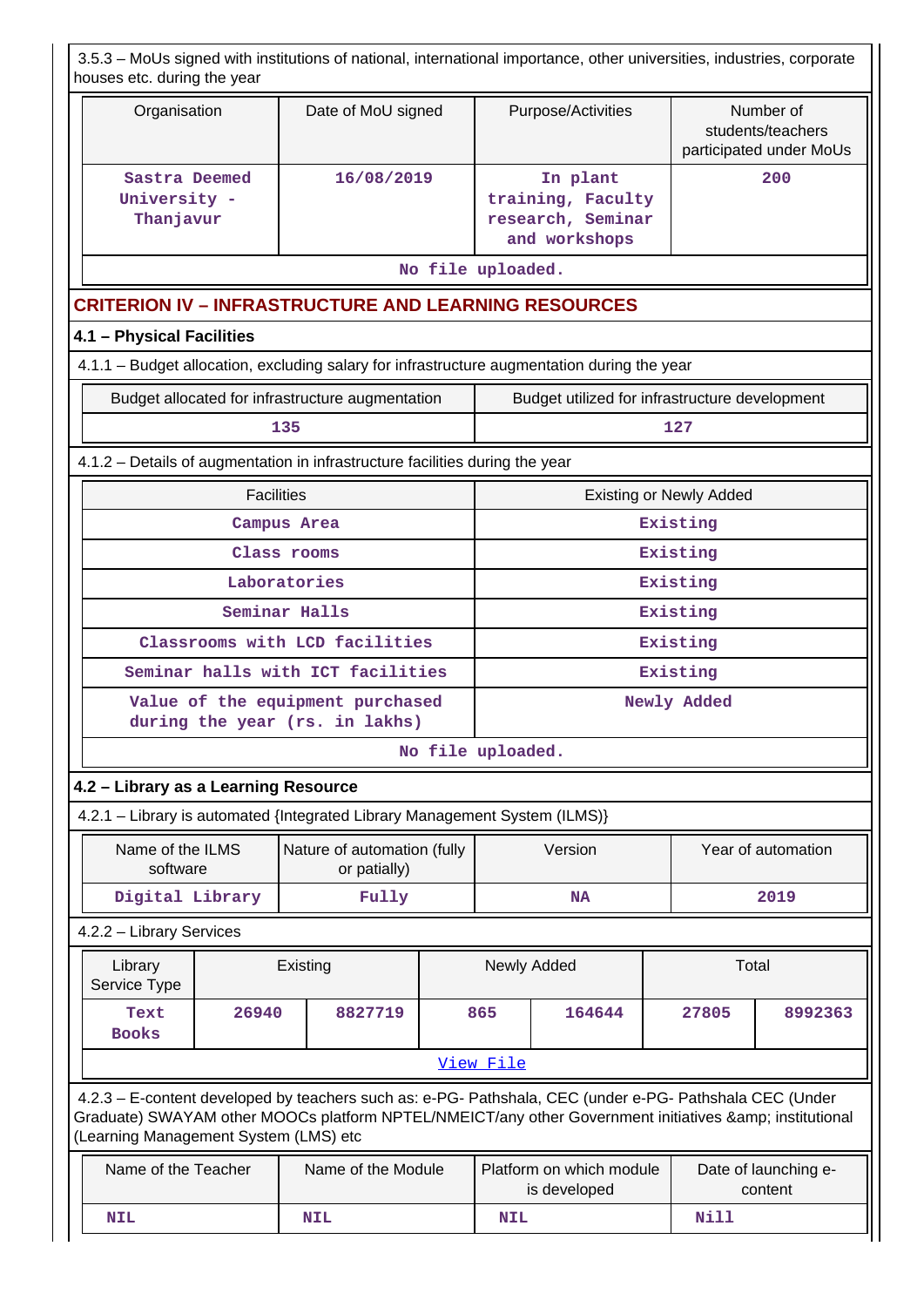| No file uploaded.                                                                                                                                  |                                                                                                               |                 |              |                                                                                                             |                                        |              |                    |                                                                                                                                                                                                                                  |               |
|----------------------------------------------------------------------------------------------------------------------------------------------------|---------------------------------------------------------------------------------------------------------------|-----------------|--------------|-------------------------------------------------------------------------------------------------------------|----------------------------------------|--------------|--------------------|----------------------------------------------------------------------------------------------------------------------------------------------------------------------------------------------------------------------------------|---------------|
| 4.3 - IT Infrastructure                                                                                                                            |                                                                                                               |                 |              |                                                                                                             |                                        |              |                    |                                                                                                                                                                                                                                  |               |
| 4.3.1 - Technology Upgradation (overall)                                                                                                           |                                                                                                               |                 |              |                                                                                                             |                                        |              |                    |                                                                                                                                                                                                                                  |               |
| <b>Type</b>                                                                                                                                        | <b>Total Co</b><br>mputers                                                                                    | Computer<br>Lab | Internet     | <b>Browsing</b><br>centers                                                                                  | Computer<br>Centers                    | Office       | Departme<br>nts    | Available<br><b>Bandwidt</b><br>h (MBPS/<br>GBPS)                                                                                                                                                                                | <b>Others</b> |
| Existin<br>g                                                                                                                                       | 281                                                                                                           | 240             | 281          | 10                                                                                                          | $\mathbf 0$                            | 15           | 16                 | 50                                                                                                                                                                                                                               | $\Omega$      |
| Added                                                                                                                                              | $\mathbf{0}$                                                                                                  | $\mathbf{O}$    | $\mathbf{0}$ | $\mathbf{0}$                                                                                                | $\mathbf 0$                            | $\mathbf{0}$ | $\Omega$           | $\Omega$                                                                                                                                                                                                                         | $\mathbf{0}$  |
| Total                                                                                                                                              | 281                                                                                                           | 240             | 281          | 10                                                                                                          | 0                                      | 15           | 16                 | 50                                                                                                                                                                                                                               | 0             |
| 4.3.2 – Bandwidth available of internet connection in the Institution (Leased line)                                                                |                                                                                                               |                 |              |                                                                                                             |                                        |              |                    |                                                                                                                                                                                                                                  |               |
|                                                                                                                                                    |                                                                                                               |                 |              |                                                                                                             | 50 MBPS/ GBPS                          |              |                    |                                                                                                                                                                                                                                  |               |
| 4.3.3 - Facility for e-content                                                                                                                     |                                                                                                               |                 |              |                                                                                                             |                                        |              |                    |                                                                                                                                                                                                                                  |               |
| Name of the e-content development facility                                                                                                         |                                                                                                               |                 |              |                                                                                                             |                                        |              | recording facility | Provide the link of the videos and media centre and                                                                                                                                                                              |               |
|                                                                                                                                                    | <b>Suspension Cables</b>                                                                                      |                 |              |                                                                                                             |                                        |              |                    | http://chendhuran.ac.in/A019/A0193.pdf                                                                                                                                                                                           |               |
|                                                                                                                                                    | Basic MIPS Implementations                                                                                    |                 |              |                                                                                                             |                                        |              |                    | http://chendhuran.ac.in/AQ19/AQ193.pdf                                                                                                                                                                                           |               |
|                                                                                                                                                    | Crystal oscillator functions                                                                                  |                 |              |                                                                                                             | http://chendhuran.ac.in/AQ19/AQ193.pdf |              |                    |                                                                                                                                                                                                                                  |               |
|                                                                                                                                                    | High Voltage Direct current                                                                                   | transmission    |              |                                                                                                             | http://chendhuran.ac.in/A019/A0193.pdf |              |                    |                                                                                                                                                                                                                                  |               |
|                                                                                                                                                    | Stress - Strain Curve for different                                                                           | Materials       |              |                                                                                                             | http://chendhuran.ac.in/A019/A0193.pdf |              |                    |                                                                                                                                                                                                                                  |               |
| 4.4 - Maintenance of Campus Infrastructure                                                                                                         |                                                                                                               |                 |              |                                                                                                             |                                        |              |                    |                                                                                                                                                                                                                                  |               |
| 4.4.1 - Expenditure incurred on maintenance of physical facilities and academic support facilities, excluding salary<br>component, during the year |                                                                                                               |                 |              |                                                                                                             |                                        |              |                    |                                                                                                                                                                                                                                  |               |
|                                                                                                                                                    | Expenditure incurred on<br>Assigned Budget on<br>academic facilities<br>maintenance of academic<br>facilities |                 |              | Expenditure incurredon<br>Assigned budget on<br>physical facilities<br>maintenance of physical<br>facilites |                                        |              |                    |                                                                                                                                                                                                                                  |               |
|                                                                                                                                                    | 45                                                                                                            |                 | 4369416      |                                                                                                             |                                        | 85           |                    | 8340222                                                                                                                                                                                                                          |               |
|                                                                                                                                                    | institutional Website, provide link)                                                                          |                 |              |                                                                                                             |                                        |              |                    | 4.4.2 – Procedures and policies for maintaining and utilizing physical, academic and support facilities - laboratory,<br>library, sports complex, computers, classrooms etc. (maximum 500 words) (information to be available in |               |

 **Computers are available for specific use in some departments. The teachers liberally take help of the ICT resources to enrich their prescribed curriculum with the help of internet. The college has adequate computer facility for its faculty. Faculty members are provided with computers with internet browsing facility for preparation of teaching/learning materials in their respective departments. Also Multimedia projectors, OHPs are available within the college for the faculty use. The college also has seminar halls equipped with projectors and are available as and when requested by particular teacher. The college also has a multi media hall. Internet facility and Library is thrown open to faculty members for learning materials. Also the faculty is provided with Audio-Visual aids which facilitate multimedia teaching. The institution**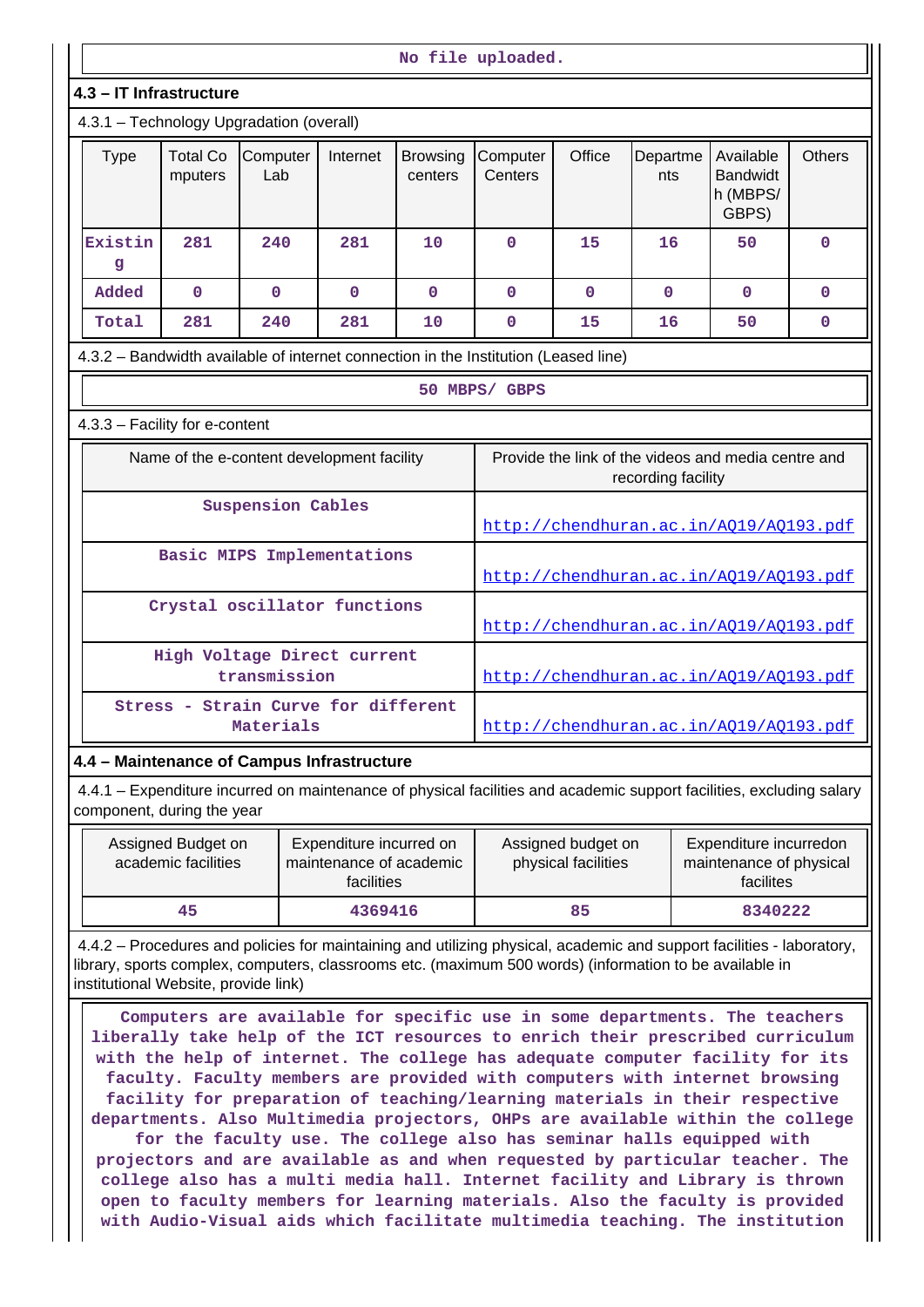**has always been placing the students at the centre of the teaching learning process. The vision and the mission of the institution have always been to provide holistic knowledge to its students. Keeping the students? learning at the centre of everything, the college understands that the teachers have to be reoriented from time to time. The times have changed. So has changed the way of imparting the knowledge. Use of technology has become very vital in imparting quality based education. The institution encourages the staff to undergo training on the computer-aided teaching and training. The college also has been conducting week-long sessions, in tune with the orientation courses, for the college faculty on the use of computers. The computer department also organizes training sessions on the use of Internet for learning resources. Well equipped computer Labs, LCD and OHPs are available to the faculty for computer aided teaching. The computer faculty is always available for any need based assistance in the use of ICT. Regular maintenance activities are carried out in both buildings and department laboratories. Annual stock verification is carryout every semester to upgrade the laboratories and facilities. According to the curriculum, the laboratories are updated every semester. Depends upon the manufacturer recommendation, the equipments are serviced at periodic interval to keep the sensitive calibration. As and when required, the**

**institution takes up calibration and other servicing measures for the equipment/instruments through suppliers and service personnel periodically and in some cases through annual maintenance services. The departments maintain the complete records of such services. Necessary precautions are taken depending on the equipment before installing them. • Stock registers and service requests are maintained in corresponding registers. • Water supply provision is made near needed equipments/lab and 24 hour water supply is ensured. • Periodic maintenance and calibration of the equipment from suppliers, is made on demand.**

<http://chendhuran.ac.in/AQ19/AQ194.pdf>

#### **CRITERION V – STUDENT SUPPORT AND PROGRESSION**

#### **5.1 – Student Support**

#### 5.1.1 – Scholarships and Financial Support

|                                         | Name/Title of the scheme | Number of students | <b>Amount in Rupees</b> |  |  |  |
|-----------------------------------------|--------------------------|--------------------|-------------------------|--|--|--|
| Financial Support<br>from institution   | Nill                     | Nill               | Nill                    |  |  |  |
| Financial Support<br>from Other Sources |                          |                    |                         |  |  |  |
| a) National                             | Nill                     | Nill               | Nill                    |  |  |  |
| b) International                        | Nill                     | Nill               | Nill                    |  |  |  |
| View File                               |                          |                    |                         |  |  |  |

 5.1.2 – Number of capability enhancement and development schemes such as Soft skill development, Remedial coaching, Language lab, Bridge courses, Yoga, Meditation, Personal Counselling and Mentoring etc.,

| Name of the capability<br>enhancement scheme      | Date of implemetation | Number of students<br>enrolled | Agencies involved                                         |  |  |  |
|---------------------------------------------------|-----------------------|--------------------------------|-----------------------------------------------------------|--|--|--|
| 09/08/2019<br>Mentors<br>Continuous<br>Assessment |                       | 174                            | Chendhuran<br>college of<br>engineering and<br>technology |  |  |  |
| View File                                         |                       |                                |                                                           |  |  |  |

 5.1.3 – Students benefited by guidance for competitive examinations and career counselling offered by the institution during the year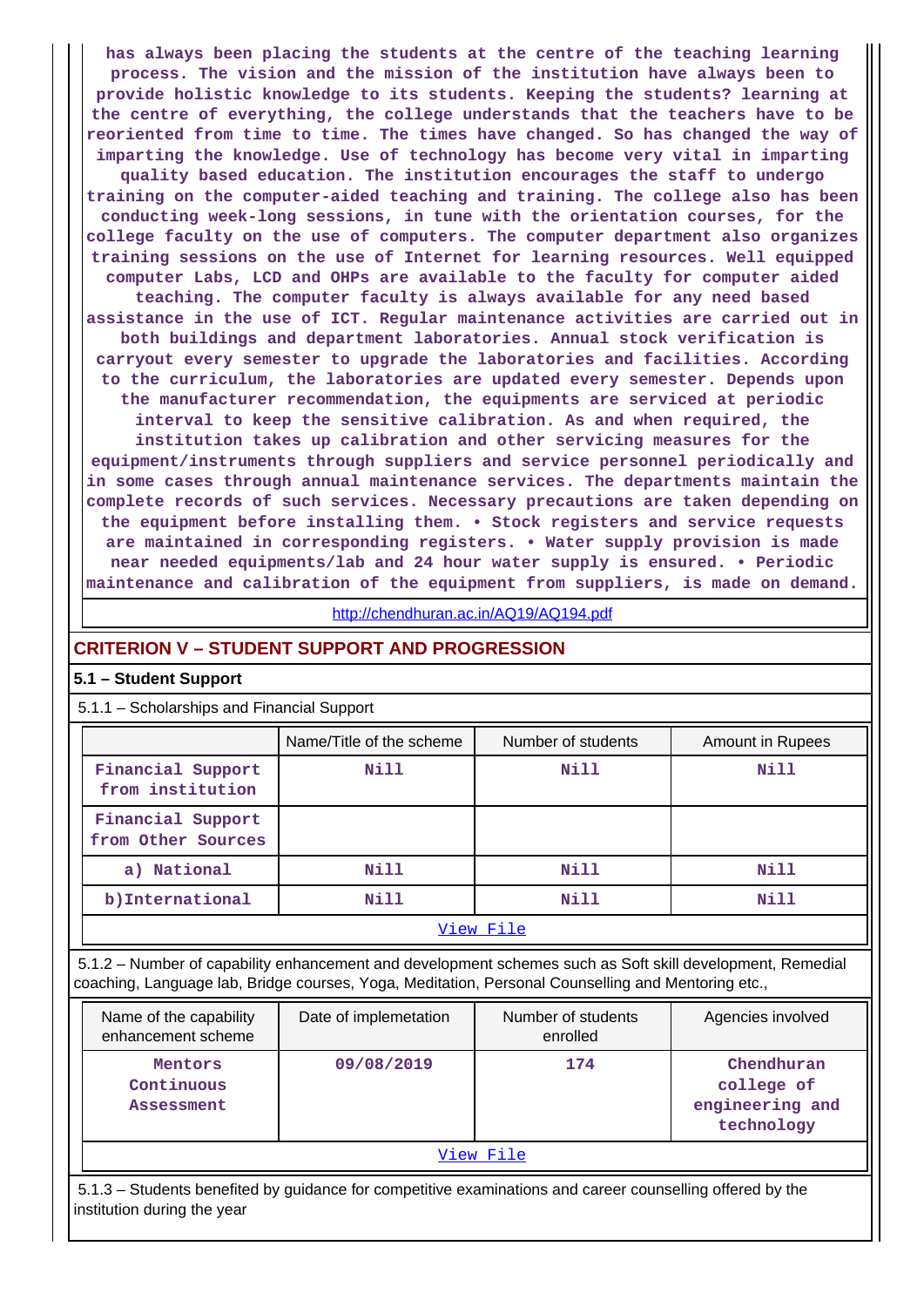| Year                                                                                                                                                                                   | Name of the<br>scheme                                       | Number of<br>benefited<br>students for<br>competitive<br>examination | Number of<br>benefited<br>students by<br>career<br>counseling<br>activities | Number of<br>students who<br>have passedin<br>the comp. exam | Number of<br>studentsp placed       |  |  |  |
|----------------------------------------------------------------------------------------------------------------------------------------------------------------------------------------|-------------------------------------------------------------|----------------------------------------------------------------------|-----------------------------------------------------------------------------|--------------------------------------------------------------|-------------------------------------|--|--|--|
| 2019                                                                                                                                                                                   | Assistant<br>Engineering<br>Exam                            | 12                                                                   | 3                                                                           | $\mathbf 0$                                                  | $\mathbf 0$                         |  |  |  |
|                                                                                                                                                                                        |                                                             |                                                                      | View File                                                                   |                                                              |                                     |  |  |  |
| 5.1.4 – Institutional mechanism for transparency, timely redressal of student grievances, Prevention of sexual<br>harassment and ragging cases during the year                         |                                                             |                                                                      |                                                                             |                                                              |                                     |  |  |  |
| Total grievances received                                                                                                                                                              |                                                             | Number of grievances redressed                                       |                                                                             | Avg. number of days for grievance<br>redressal               |                                     |  |  |  |
|                                                                                                                                                                                        | 0                                                           |                                                                      | 0                                                                           |                                                              | 0                                   |  |  |  |
| 5.2 - Student Progression                                                                                                                                                              |                                                             |                                                                      |                                                                             |                                                              |                                     |  |  |  |
| 5.2.1 - Details of campus placement during the year                                                                                                                                    |                                                             |                                                                      |                                                                             |                                                              |                                     |  |  |  |
|                                                                                                                                                                                        | On campus                                                   |                                                                      |                                                                             | Off campus                                                   |                                     |  |  |  |
| <b>Nameof</b><br>organizations<br>visited                                                                                                                                              | Number of<br>students<br>participated                       | Number of<br>stduents placed                                         | Nameof<br>organizations<br>visited                                          | Number of<br>students<br>participated                        | Number of<br>stduents placed        |  |  |  |
| <b>UNIQ Tech</b><br>Coimbatore                                                                                                                                                         | 70                                                          | 3                                                                    | <b>NIL</b>                                                                  | $\Omega$                                                     | $\mathbf 0$                         |  |  |  |
|                                                                                                                                                                                        |                                                             |                                                                      | View File                                                                   |                                                              |                                     |  |  |  |
| 5.2.2 - Student progression to higher education in percentage during the year                                                                                                          |                                                             |                                                                      |                                                                             |                                                              |                                     |  |  |  |
| Year                                                                                                                                                                                   | Number of<br>students<br>enrolling into<br>higher education | Programme<br>graduated from                                          | Depratment<br>graduated from                                                | Name of<br>institution joined                                | Name of<br>programme<br>admitted to |  |  |  |
| 2019                                                                                                                                                                                   | 3                                                           | $_{\rm PG}$                                                          | Civil<br>Engineering                                                        | Chendhuran<br>College of<br>Engineering<br>and<br>Technology | Structural<br>Engineering           |  |  |  |
|                                                                                                                                                                                        |                                                             |                                                                      | View File                                                                   |                                                              |                                     |  |  |  |
| 5.2.3 - Students qualifying in state/ national/ international level examinations during the year<br>(eg:NET/SET/SLET/GATE/GMAT/CAT/GRE/TOFEL/Civil Services/State Government Services) |                                                             |                                                                      |                                                                             |                                                              |                                     |  |  |  |
|                                                                                                                                                                                        | <b>Items</b>                                                |                                                                      |                                                                             | Number of students selected/ qualifying                      |                                     |  |  |  |
|                                                                                                                                                                                        | Nill                                                        |                                                                      |                                                                             | $\mathbf 0$                                                  |                                     |  |  |  |
|                                                                                                                                                                                        |                                                             |                                                                      | View File                                                                   |                                                              |                                     |  |  |  |
| 5.2.4 - Sports and cultural activities / competitions organised at the institution level during the year                                                                               |                                                             |                                                                      |                                                                             |                                                              |                                     |  |  |  |
| Activity                                                                                                                                                                               |                                                             | Level                                                                |                                                                             | Number of Participants                                       |                                     |  |  |  |
|                                                                                                                                                                                        | Anna University Zonal<br>Kho-Kho (Men)<br>12<br>Level       |                                                                      |                                                                             |                                                              |                                     |  |  |  |
| View File                                                                                                                                                                              |                                                             |                                                                      |                                                                             |                                                              |                                     |  |  |  |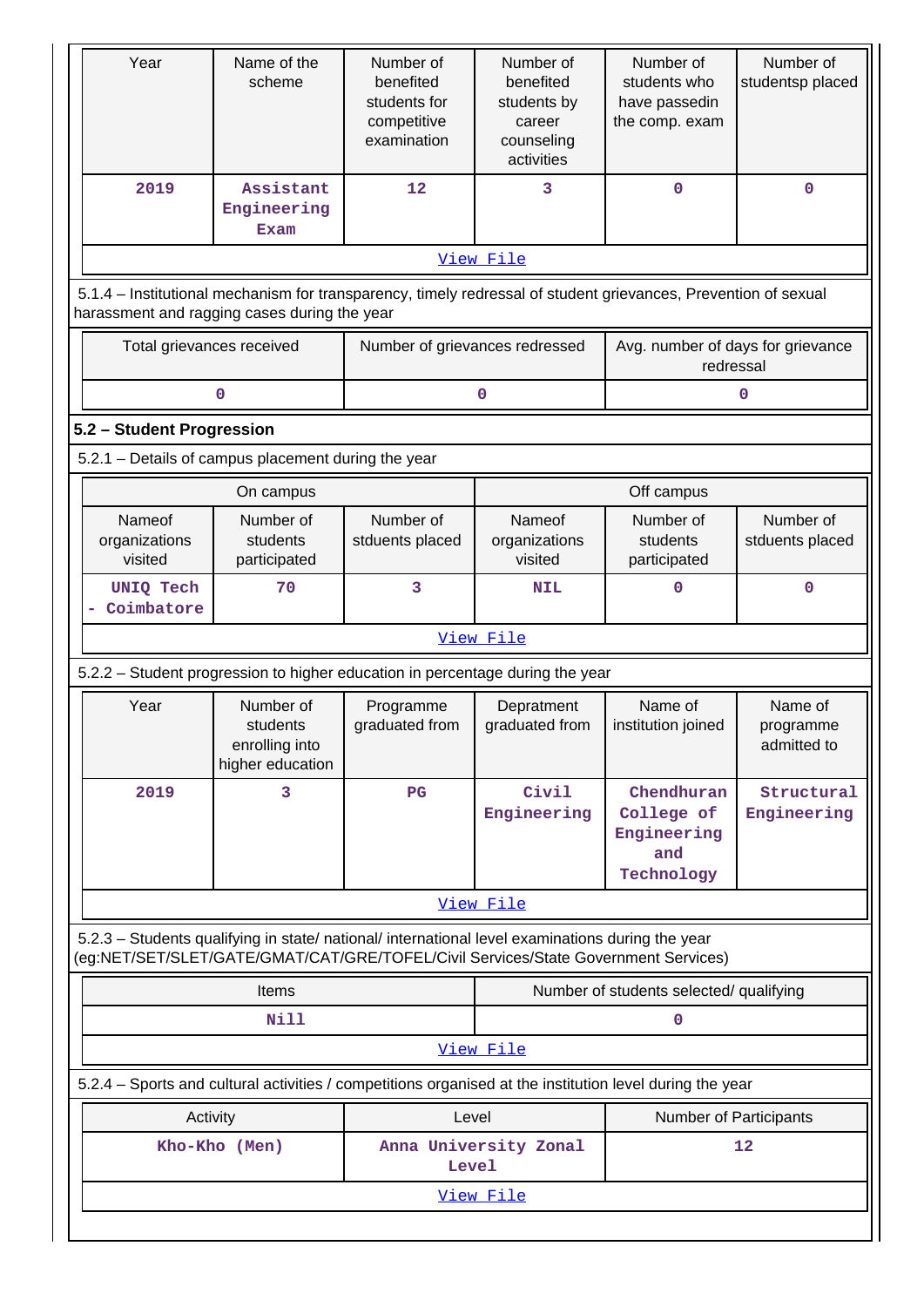# **5.3 – Student Participation and Activities**

 5.3.1 – Number of awards/medals for outstanding performance in sports/cultural activities at national/international level (award for a team event should be counted as one)

| Year      | Name of the<br>award/medal              | National/<br>Internaional | Number of<br>awards for<br><b>Sports</b> | Number of<br>awards for<br>Cultural | Student ID<br>number                                                | Name of the<br>student                                                                                                                 |  |  |
|-----------|-----------------------------------------|---------------------------|------------------------------------------|-------------------------------------|---------------------------------------------------------------------|----------------------------------------------------------------------------------------------------------------------------------------|--|--|
| 2019      | Internat<br>ional<br>Youth Fest<br>2019 | National                  | <b>Nill</b>                              | 5                                   | <b>16ME30</b><br><b>16ME39</b><br><b>16ME40</b><br>16ME61<br>16ME67 | <b>LAKSHMI</b><br><b>NARAYANAN</b><br><b>VS MUTHU K</b><br><b>MUTHUKUMAR</b><br>VJ<br><b>SAKTHIVEL</b><br><b>SUDHAN</b><br>C.<br>RAJ T |  |  |
| View File |                                         |                           |                                          |                                     |                                                                     |                                                                                                                                        |  |  |

5.3.2 - Activity of Student Council & amp; representation of students on academic & amp; administrative bodies/committees of the institution (maximum 500 words)

 **The management shows keen interest in the creation and enhancement of infrastructure in the Institution for smooth running of all the academic, cocurricular and extracurricular activities and ensures effective teaching learning processes including seminar halls, hostels for boys and girls, establishment of labs and other research facilities, improvement in academic and administrative infrastructure, maintenance of existing buildings, water supply, inter and intra net connectivity etc. Necessary budget is allocated to upgrade and create the required infrastructure. The students are motivated and guided by the staff to equip themselves to participate in various national/international level competitions. • On-duty is provided to the students to participate in co-curricular and extracurricular activities. • The students who win prizes in national and international level events are awarded in the annual day function. • Institution supports the students with registration fee, travelling allowance and dearness allowance to participate in national and international level competitions. • Assessment tests are rescheduled for the benefits of such students. • Special coaching and additional laboratory classes are conducted on holidays to compensate the classes missed by the students due to their participation in such events.**

## **5.4 – Alumni Engagement**

5.4.1 – Whether the institution has registered Alumni Association?

 **No**

5.4.2 – No. of enrolled Alumni:

**220**

5.4.3 – Alumni contribution during the year (in Rupees) :

**0**

5.4.4 – Meetings/activities organized by Alumni Association :

 **on 16.03.2020, the meeting was arranged with alumni and the respective department students for their career growth.**

## **CRITERION VI – GOVERNANCE, LEADERSHIP AND MANAGEMENT**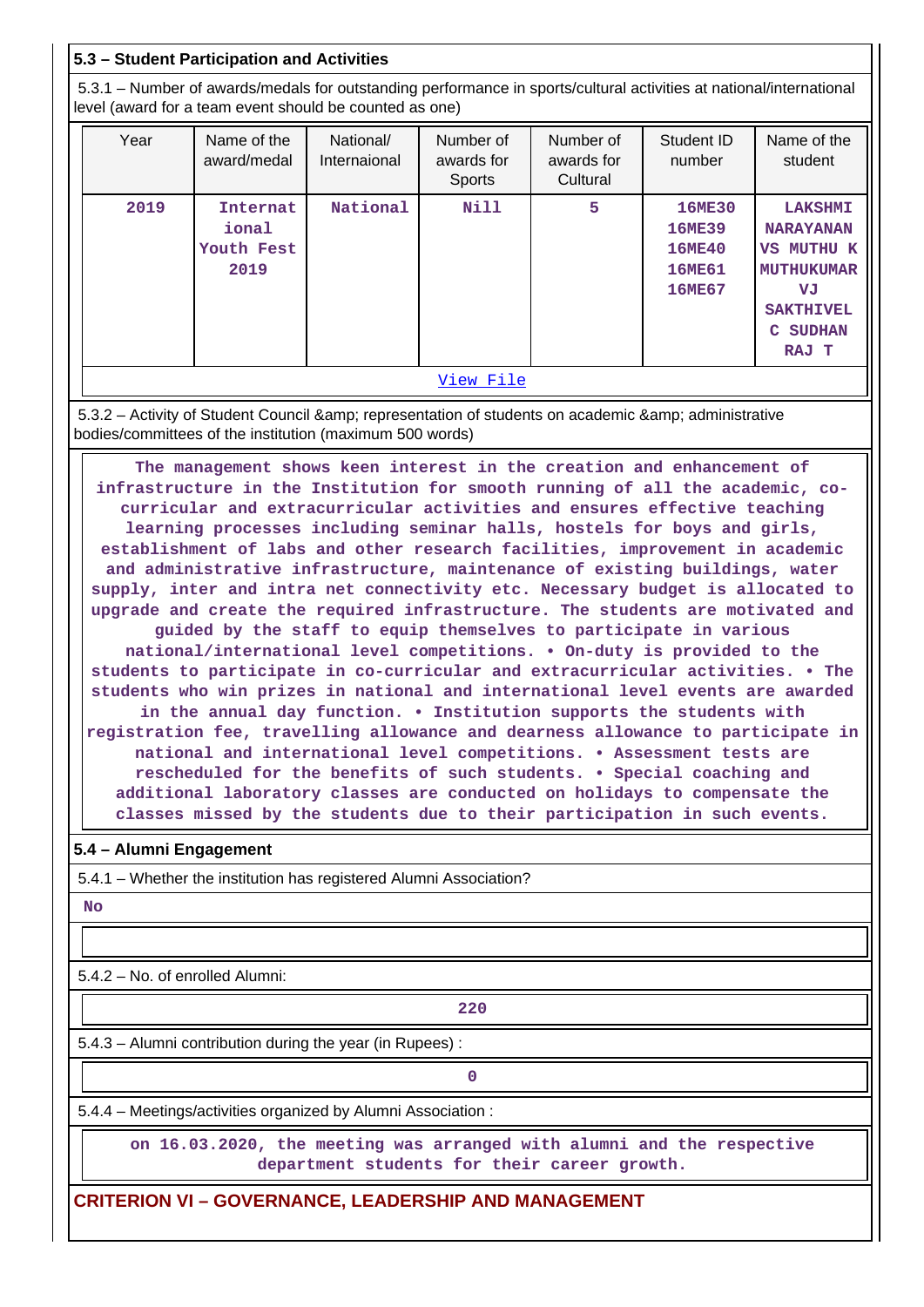## **6.1 – Institutional Vision and Leadership**

 6.1.1 – Mention two practices of decentralization and participative management during the last year (maximum 500 words)

 **Decentralization Administration and Academic activities are decentralized. It can be specifically stated that, (i) Admission of students for Under Graduate and Post Graduate programmes can be done by the principal. The Principal and admission team scrutinize the registered application forms with the help of the admission committee and prepare the merit list. The selected candidates are admitted after verification of the original certificates as per the prescribed norms. The Head of the Departments are authorized to purchase the books required for the concerned Departments with individual faculties recommendations based on their subject updates and needs. She / He collects the list of required books and journals in consultation with the colleagues and students and also the list of books prescribed by the parent University. The head of the departments prepare the indent and purchase the books through the librarian. Participative Management Stake holders of the organization are taken into consideration in decision making, analysis of the problems, formulating strategies and implementation of solutions. The views of the teachers, students, alumni, parents and common publics are taken as a whole as aspects considered in decision making and implementation.**

6.1.2 – Does the institution have a Management Information System (MIS)?

# *Yes*

### **6.2 – Strategy Development and Deployment**

6.2.1 – Quality improvement strategies adopted by the institution for each of the following (with in 100 words each):

| <b>Strategy Type</b>                 | Details                                                                                                                                                                                                                                                                                                                                                                                                                                                                                                                                                                                                                                                                                                                    |  |  |  |
|--------------------------------------|----------------------------------------------------------------------------------------------------------------------------------------------------------------------------------------------------------------------------------------------------------------------------------------------------------------------------------------------------------------------------------------------------------------------------------------------------------------------------------------------------------------------------------------------------------------------------------------------------------------------------------------------------------------------------------------------------------------------------|--|--|--|
| Admission of Students                | The admission process (government<br>quota) is done by Tamil Nadu<br>Engineering Admissions (TNEA)<br>counseling. The admission process<br>(Management quota) is done by<br>consortium of Self Financing College.<br>College is maintaining the student<br>admission related details in college<br>office. The college analyzes the<br>student profiles after their admission<br>in, . Academic background, . Cut off<br>marks - community wise, . Levels of<br>disability, . Geographical background,<br>• Gender categorization, • District<br>wise data analysis, . School of study,<br>. Board of study, . Medium of study, .<br>Economic status, . Curricular/Extra-<br>curricular activities. • Sports<br>activities |  |  |  |
| Industry Interaction / Collaboration | College adapts the following<br>activities regard to industry<br>interaction . Subject and technical<br>Experts are invited from various<br>industries and create subject and<br>practical awareness among students<br>which leads to create awareness among<br>students to make innovative projects. .<br>Signing of MOUs and accreditation by                                                                                                                                                                                                                                                                                                                                                                            |  |  |  |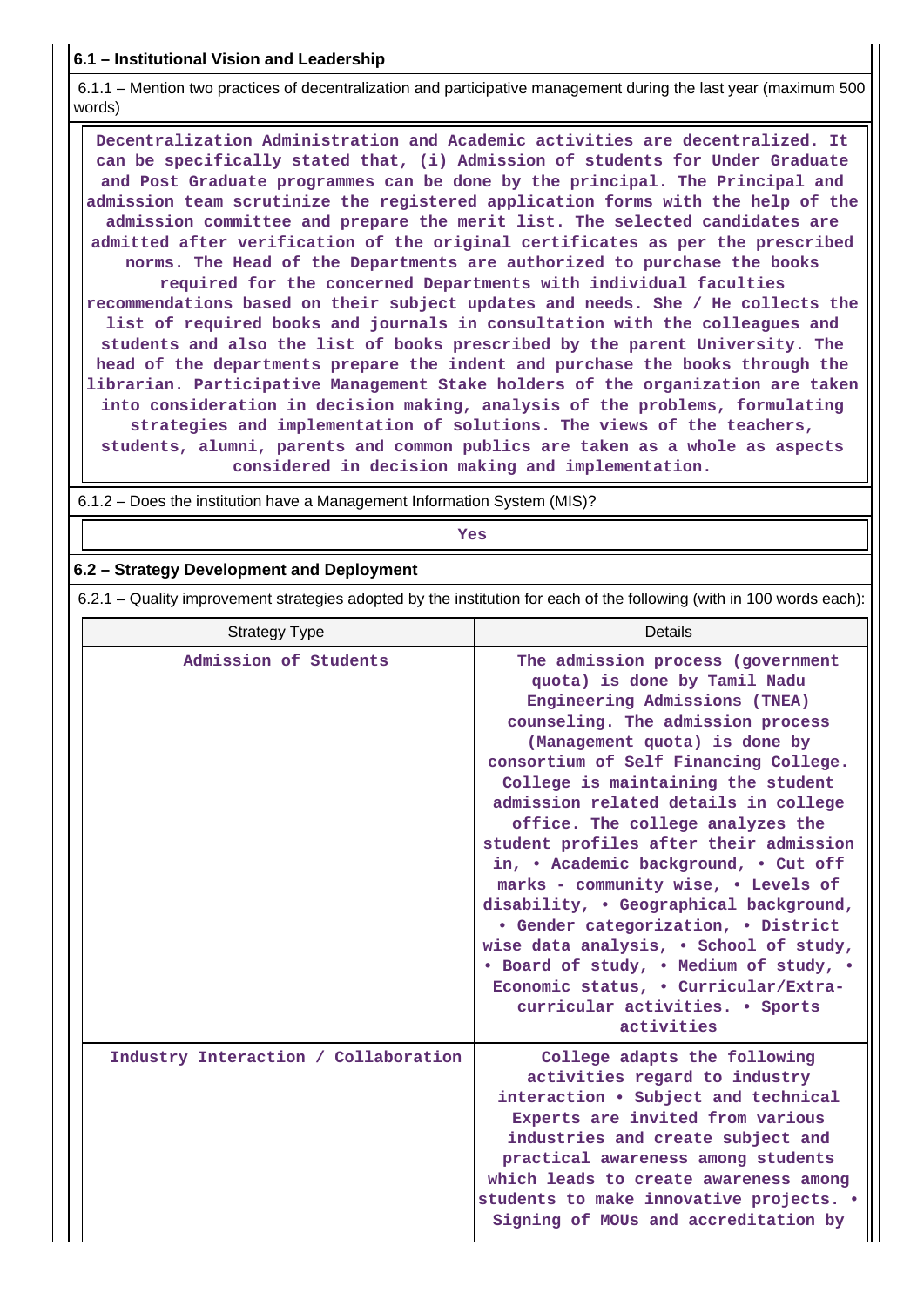|                                                               | industries. . Consultancy services are<br>provided to the industry. . Students<br>are permitted to do their project work<br>in industry . Faculty those who are<br>attended training in industries share<br>their knowledge and experience with<br>others in the department. . Students<br>are permitted for Industrial visit and<br>to undergo in-plant training in<br>industry. . Internships provide work<br>experience opportunities to the<br>students.                                                                                                                                                                                                                                                                              |
|---------------------------------------------------------------|-------------------------------------------------------------------------------------------------------------------------------------------------------------------------------------------------------------------------------------------------------------------------------------------------------------------------------------------------------------------------------------------------------------------------------------------------------------------------------------------------------------------------------------------------------------------------------------------------------------------------------------------------------------------------------------------------------------------------------------------|
| Human Resource Management                                     | . The college strongly believes that<br>human resource is the primary source of<br>the institution. . The college follows<br>a well defined recruitment procedure as<br>per the guidelines of AICTE and Anna<br>University for the all vacant position<br>from Principal to last employee of the<br>institution. . The faculty members who<br>are recruited are treated well and they<br>work with the job satisfaction. . The<br>college provides sponsorships to attend<br>career advancement programmes.                                                                                                                                                                                                                               |
| Library, ICT and Physical<br>Infrastructure / Instrumentation | · Each department have classroom are<br>operable with ICT to facilitate the<br>teaching and learning process with<br>surveillance cameras. . An exclusive<br>conference hall with a capacity to<br>accommodate 400 persons exists for<br>organizing technical and extra<br>curricular activities. . Library Hour<br>has been included in the regular time-<br>table. . Question Papers of various<br>subjects for UG and PG of past more<br>than five years are available in<br>library for student reference. .<br>Employment details, Employment news<br>papers are available in Library. .<br>General Knowledge, aptitude reading<br>material and hand books are also<br>provided to students for various<br>competitive examinations. |
| Research and Development                                      | Formulation of research committee. .<br>Allocation of budget for in house R D.<br>· Adequate journals, reference books,<br>internet and lab facilities are made<br>available and specially provided if<br>required for particular project. •<br>Incentives and rewards for<br>publications/ research.                                                                                                                                                                                                                                                                                                                                                                                                                                     |
| Examination and Evaluation                                    | • The examination section conducts<br>three assessment tests for each subject<br>in every semester with necessary time<br>interval. . The portion coverage for<br>first assessment test is two units and                                                                                                                                                                                                                                                                                                                                                                                                                                                                                                                                  |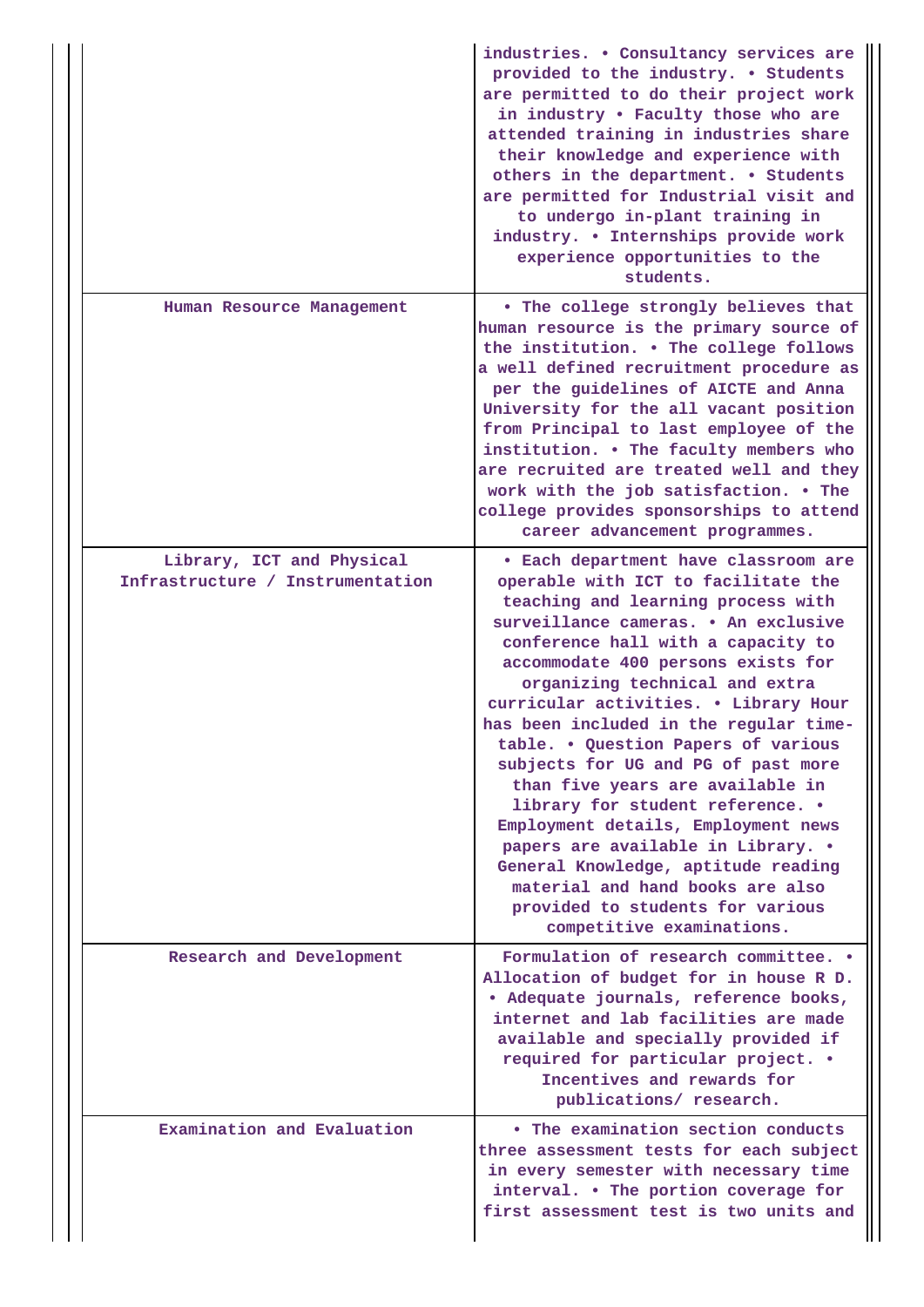|  |                        | next two units for second assessment<br>test and all the five units for third<br>assessment. . Each assessment test<br>questions were prepared by individual<br>subject staffs and checked by<br>corresponding HOD and approved by the<br>Principal individually. . Retest will<br>be conducted those who want to improve<br>their internal mark in each assessment.<br>Separate question paper will be taken<br>to conduct retest to improve<br>performance of the student. . During<br>the end of the semester coaching class<br>was conducted.                                                                                                                                                                                                                                                                                                                                                                                                                                                                                                                                                                                                                                                                                                                                                                                                                                                                                                                                                                                                                                                                    |
|--|------------------------|----------------------------------------------------------------------------------------------------------------------------------------------------------------------------------------------------------------------------------------------------------------------------------------------------------------------------------------------------------------------------------------------------------------------------------------------------------------------------------------------------------------------------------------------------------------------------------------------------------------------------------------------------------------------------------------------------------------------------------------------------------------------------------------------------------------------------------------------------------------------------------------------------------------------------------------------------------------------------------------------------------------------------------------------------------------------------------------------------------------------------------------------------------------------------------------------------------------------------------------------------------------------------------------------------------------------------------------------------------------------------------------------------------------------------------------------------------------------------------------------------------------------------------------------------------------------------------------------------------------------|
|  | Teaching and Learning  | . The faculty members are assigned<br>subjects before the commencement of the<br>semester and submit the teaching plan<br>and question bank to the Principal<br>through the HOD. . The daily<br>attendance, lectures delivered in<br>classes and practical's conducted in<br>labs were noted in log book by the<br>individual faculties. This is reviewed<br>by the HOD weekly and counter signed by<br>Principal every Fifteen days once. .<br>Class notes are hand written and PPTs<br>maintained based on the curriculum and<br>syllabus. . Use of NPTEL videos for<br>various IITs and NITs handling class in<br>effective manner. . Use of practical<br>working of machines and animations of<br>concepts through videos in digital<br>class room increase the understanding<br>level of students. . Encouraging<br>students to attend in-plant training,<br>internship, seminars, workshops, paper<br>presentation, technical quiz,<br>departmental events and cultural events<br>conducted by various institutions among<br>the state. . Principal, HOD's and<br>Faculty members meet with students,<br>alumini, employee and parents<br>personally to discuss the progress<br>growth of the students. . Student<br>mentor system wherein over 15 students<br>are counseled by each Faculty<br>effectively. . The effectiveness of the<br>teaching learning process is reviewed<br>regularly in the following ways: •<br>Feedbacks are collected from the<br>students and parents. . Results of<br>assessments test and its analysis. .<br>Results of end semester examination and<br>the feed back analysis. |
|  | Curriculum Development | . This institution is affiliated to<br>Anna University -Chennai. University<br>has the authority to monitor and                                                                                                                                                                                                                                                                                                                                                                                                                                                                                                                                                                                                                                                                                                                                                                                                                                                                                                                                                                                                                                                                                                                                                                                                                                                                                                                                                                                                                                                                                                      |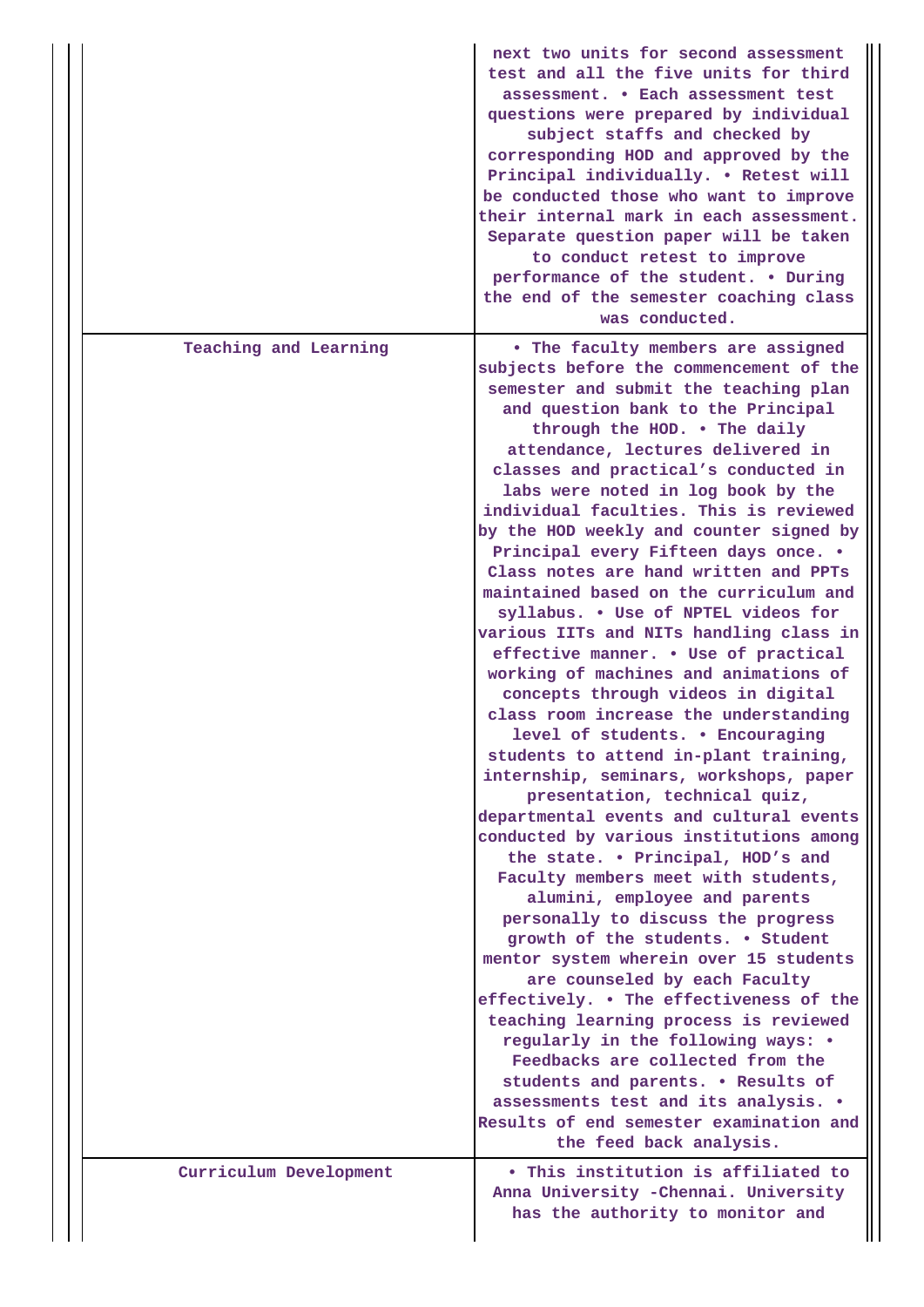| implement syllabus. Hence it is the     |
|-----------------------------------------|
| moral duty of the institution to take   |
| necessary steps to supplement the       |
| curriculum with value additions towards |
| the fulfillment of the industry         |
| expectations senior faculty from        |
| college participate in curriculum       |
| design and improvement. . Enriching the |
| curriculum with . Guest Lectures .      |
| Seminars . Certified courses . Work     |
| shops . Industrial Visits . In-Plant    |
| Training . Online Courses               |

| E-governace area              | Details                                                                                                                                                                                                                                                                                                                                                                                                                                                                                                                                  |
|-------------------------------|------------------------------------------------------------------------------------------------------------------------------------------------------------------------------------------------------------------------------------------------------------------------------------------------------------------------------------------------------------------------------------------------------------------------------------------------------------------------------------------------------------------------------------------|
| Planning and Development      | The committee meets periodically to<br>discuss the progress of the college.<br>Institution is committed to the aspects<br>of continuous improvement and evolves<br>suitable strategies for the betterment<br>of quality. Some members of the<br>management trust serve as members of<br>the college academic council. It<br>monitors the preparation of academic<br>calendar and prospectus of the college.<br>Recommends to conducts motivational<br>lectures, seminars, workshops and<br>conference to achieve academic<br>excellence. |
| Administration                | Top Management strongly believes that<br>providing academic leadership at<br>various levels improves the efficiency<br>of the academic process. Principal is<br>the Head of the Institution and<br>monitors the academic and<br>administrative affairs with the<br>assistance by management. Each<br>Department has a Head who is assisted<br>by the Coordinators.                                                                                                                                                                       |
| Finance and Accounts          | The source of finance for the<br>institution is students' tuition fee<br>and Laboratory fee, management<br>contribution, etc. Online transactions<br>are facilitated TALLY software is used<br>to maintain the college accounts in the<br>office                                                                                                                                                                                                                                                                                         |
| Student Admission and Support | Internet and Wi-Fi facility has been<br>provided throughout the campus                                                                                                                                                                                                                                                                                                                                                                                                                                                                   |
| Examination                   | The internal Examination and model<br>examination are conducted and result<br>analysis for each subject is done by<br>the departments. The student attendance<br>percentage, internal examination marks<br>and University result are sent to the<br>parents by post and SMS. The<br>communication between the students and                                                                                                                                                                                                               |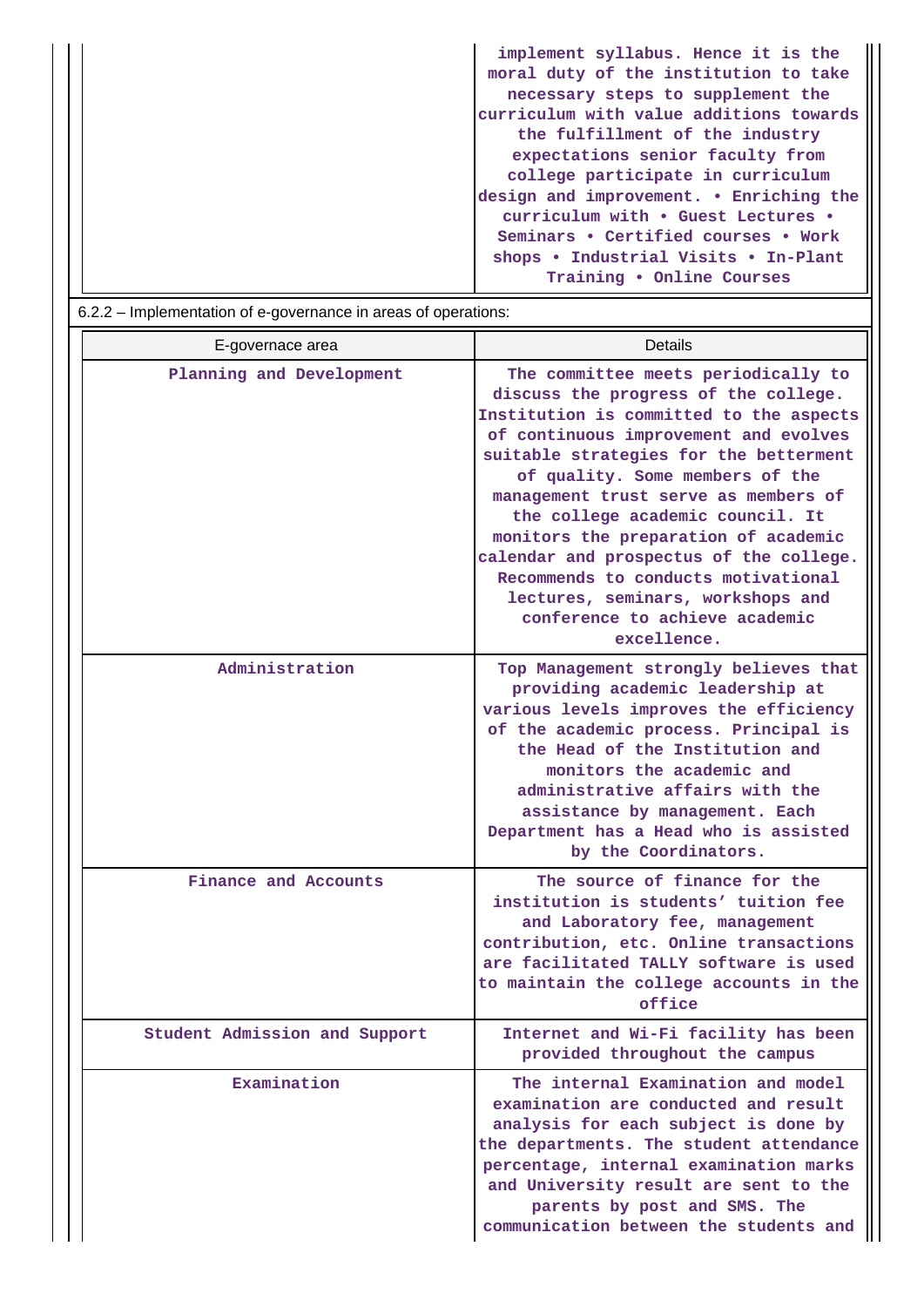**parents is improved by organizing regular parents meeting. Test analysis for internal examinations and University examinations are analyzed. Review Meetings are conducted after each internal examination**

# **6.3 – Faculty Empowerment Strategies**

 6.3.1 – Teachers provided with financial support to attend conferences / workshops and towards membership fee of professional bodies during the year

| Year | Name of Teacher      | Name of conference/<br>workshop attended<br>for which financial<br>support provided | Name of the<br>professional body for<br>which membership<br>fee is provided | Amount of support |
|------|----------------------|-------------------------------------------------------------------------------------|-----------------------------------------------------------------------------|-------------------|
| 2019 | Ms. V.T.A.<br>Anitha | Outcome Based<br>Education<br>Academic<br>Research                                  | Sastra Deemed<br>University -<br>Thanjavur                                  | 1200              |
|      |                      | View File                                                                           |                                                                             |                   |

 6.3.2 – Number of professional development / administrative training programmes organized by the College for teaching and non teaching staff during the year

| Year      | Title of the<br>professional<br>development<br>programme<br>organised for<br>teaching staff | Title of the<br>administrative<br>training<br>programme<br>organised for<br>non-teaching<br>staff | From date  | To Date    | Number of<br>participants<br>(Teaching<br>staff) | Number of<br>participants<br>(non-teaching<br>staff) |
|-----------|---------------------------------------------------------------------------------------------|---------------------------------------------------------------------------------------------------|------------|------------|--------------------------------------------------|------------------------------------------------------|
| 2019      | Intellec<br>tual<br>Property<br>Rights                                                      | <b>NIL</b>                                                                                        | 14/06/2019 | 15/06/2019 | 92                                               | $\overline{2}$                                       |
| View File |                                                                                             |                                                                                                   |            |            |                                                  |                                                      |

 6.3.3 – No. of teachers attending professional development programmes, viz., Orientation Programme, Refresher Course, Short Term Course, Faculty Development Programmes during the year

| Title of the<br>professional<br>development<br>programme                                                      | Number of teachers<br>who attended | From Date    | To date    | Duration         |
|---------------------------------------------------------------------------------------------------------------|------------------------------------|--------------|------------|------------------|
| <b>Newer</b><br>Materials -<br>Challenges and<br>Optimization<br>Techniques for<br>Engineering<br>Application | $\overline{a}$                     | 04/11/2019   | 09/11/2019 | 5                |
|                                                                                                               |                                    | View File    |            |                  |
| 6.3.4 – Faculty and Staff recruitment (no. for permanent recruitment):                                        |                                    |              |            |                  |
|                                                                                                               |                                    | Non-teaching |            |                  |
| Permanent                                                                                                     | <b>Full Time</b>                   |              | Permanent  | <b>Full Time</b> |

**0** 32 0 4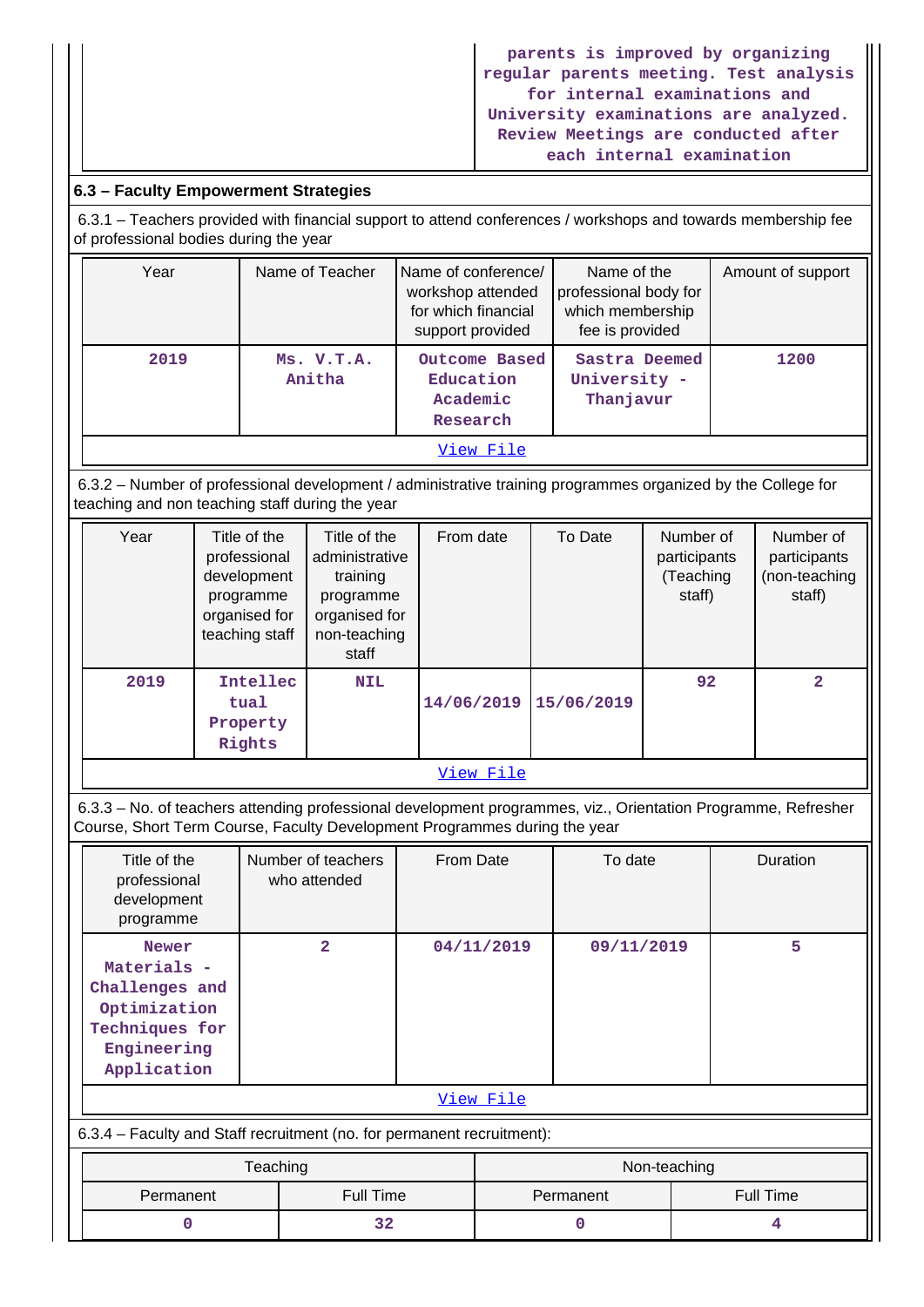| $6.3.5$ – Welfare schemes for                                                                          |                                                                                                                                                                                                                                                                                                                                                                                                                                                                                                                                                                                                                                                                                                                                                                                                                                                                                                                                                                                                                                                                                                                                                                                                                                                                                               |                                       |  |  |  |  |  |
|--------------------------------------------------------------------------------------------------------|-----------------------------------------------------------------------------------------------------------------------------------------------------------------------------------------------------------------------------------------------------------------------------------------------------------------------------------------------------------------------------------------------------------------------------------------------------------------------------------------------------------------------------------------------------------------------------------------------------------------------------------------------------------------------------------------------------------------------------------------------------------------------------------------------------------------------------------------------------------------------------------------------------------------------------------------------------------------------------------------------------------------------------------------------------------------------------------------------------------------------------------------------------------------------------------------------------------------------------------------------------------------------------------------------|---------------------------------------|--|--|--|--|--|
| Teaching                                                                                               | Non-teaching                                                                                                                                                                                                                                                                                                                                                                                                                                                                                                                                                                                                                                                                                                                                                                                                                                                                                                                                                                                                                                                                                                                                                                                                                                                                                  | <b>Students</b>                       |  |  |  |  |  |
| Life and accident<br>Insurance, EPFO                                                                   | Life and accident<br>Insurance, EPFO                                                                                                                                                                                                                                                                                                                                                                                                                                                                                                                                                                                                                                                                                                                                                                                                                                                                                                                                                                                                                                                                                                                                                                                                                                                          | Life and accident<br><b>Insurance</b> |  |  |  |  |  |
| 6.4 – Financial Management and Resource Mobilization                                                   |                                                                                                                                                                                                                                                                                                                                                                                                                                                                                                                                                                                                                                                                                                                                                                                                                                                                                                                                                                                                                                                                                                                                                                                                                                                                                               |                                       |  |  |  |  |  |
| 6.4.1 – Institution conducts internal and external financial audits regularly (with in 100 words each) |                                                                                                                                                                                                                                                                                                                                                                                                                                                                                                                                                                                                                                                                                                                                                                                                                                                                                                                                                                                                                                                                                                                                                                                                                                                                                               |                                       |  |  |  |  |  |
|                                                                                                        | The financial resources of the college are managed in a very effective and fool<br>proof manner. • Annual Budget for the institution is prepared at the beginning<br>of the year, considering the potential income and expenditure involved. • The<br>departments also come up with their annual budget based on which the required<br>funds are allocated for the year. Every department will prepare the advance<br>budget required for the next academic year in terms of obtaining lab equipment,<br>laboratory facilities and infrastructure and up-gradation of computational<br>systems. • The budget submitted by the HOD?s is carefully scrutinized by the<br>Principal and consent is sought from the chairman and management. • All the<br>incomes are deposited in the bank and all the expenditure are incurred through<br>City Union Bank. • All transactions are supported by vouchers. • Only duly<br>authorized persons operate the transactions through the bank. All<br>bills/invoices/vouchers are scrutinized by account staff and approved by the<br>Administrative officer. • Audited financial statements including Income and<br>Expenditure Account, Balance Sheet etc. are prepared by qualified auditors and<br>submitted to banks and other requlatory agencies. |                                       |  |  |  |  |  |

 6.4.2 – Funds / Grants received from management, non-government bodies, individuals, philanthropies during the year(not covered in Criterion III)

| Name of the non government<br>funding agencies /individuals | Funds/ Grnats received in Rs. | Purpose                 |  |  |
|-------------------------------------------------------------|-------------------------------|-------------------------|--|--|
| NSE-IT                                                      | 31640                         | <b>PG-TRB Exam-2019</b> |  |  |
|                                                             |                               |                         |  |  |

[View File](https://assessmentonline.naac.gov.in/public/Postacc/Funds_or_Grants/7479_Funds_or_Grants_1640862184.xlsx)

6.4.3 – Total corpus fund generated

**28001854**

## **6.5 – Internal Quality Assurance System**

6.5.1 – Whether Academic and Administrative Audit (AAA) has been done?

| Audit Type     | External  |             | Internal |                                                             |
|----------------|-----------|-------------|----------|-------------------------------------------------------------|
|                | Yes/No    | Agency      | Yes/No   | Authority                                                   |
| Academic       | <b>No</b> | <b>Nill</b> | Yes      | Principal and<br><b>IOAC</b><br>Coordinator                 |
| Administrative | <b>No</b> | Nill        | Yes      | Principal, Man<br>agement and<br><b>IQAC</b><br>Coordinator |

6.5.2 – Activities and support from the Parent – Teacher Association (at least three)

 **The institution arranges Parent-Teacher Meeting once in a Semester. Need based interactions will be made by the departments in addition. CCET messages(SMS) informs about student attendance performance and regularity details to parents mobile number. All necessary information about the Institution and student progress is periodically informed to Parents through letters. The following**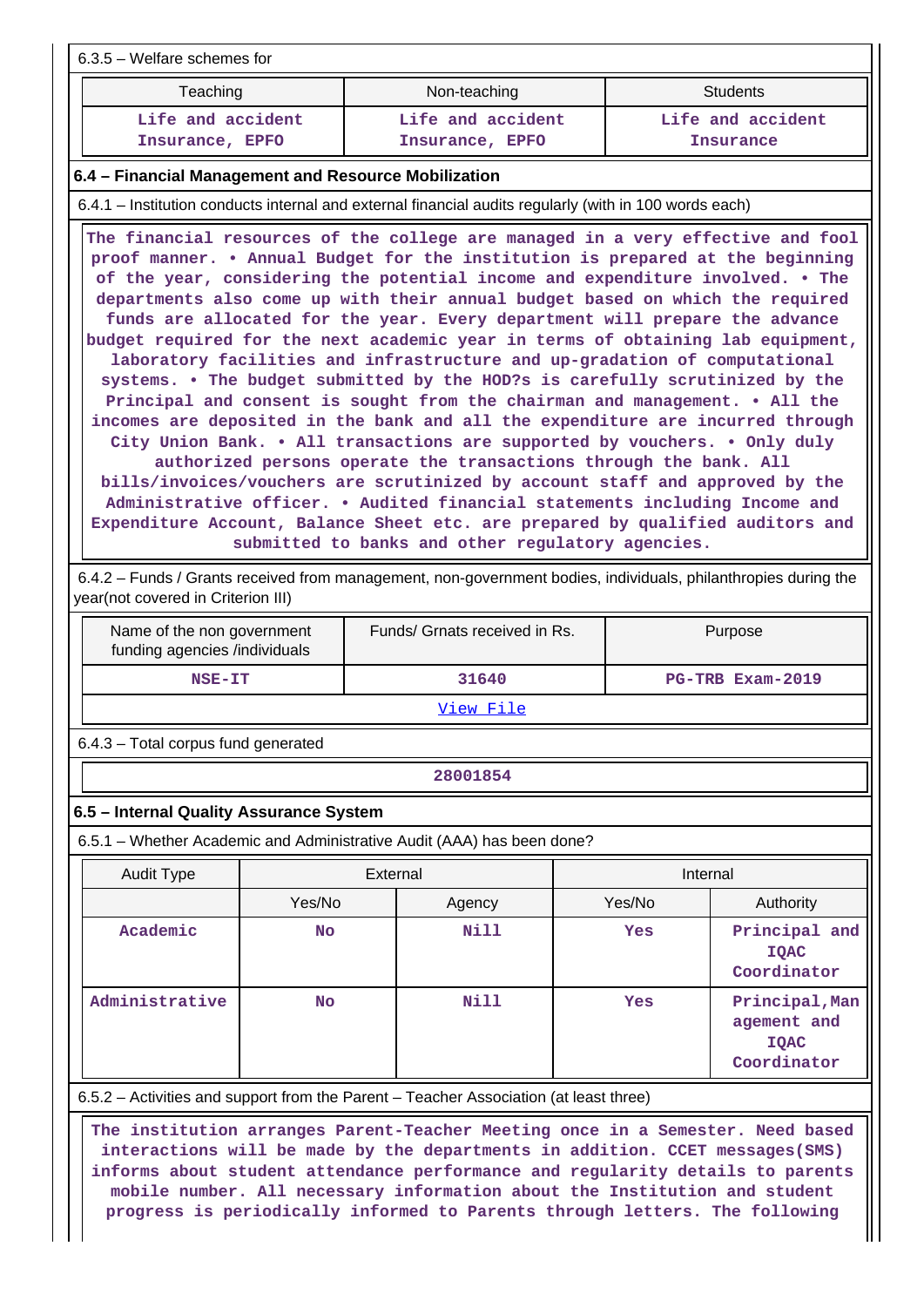**supports are discussed • Improved Value Added Courses depends on employability. • Effective implementation of Internship and In-plant training. • Regular arrangement of Industrial Visit to leading companies. • Details of the last year student placed companies and upcoming campus interview options.**

6.5.3 – Development programmes for support staff (at least three)

 **The college supports for any effort that allow teachers in empowering them. All the staff members are permitted to attend • International/National conferences • International/National Workshops • International/National Seminars • Workshops Seminars • Faculty development programmes • Faculty members are encouraged to register for their higher studies. • All the staff members are encouraged to apply for Research Projects • Training on Ms-office Applications • Training on Access in Internet Resource • Training on Tally for the maintenance of Accounts**

6.5.4 – Post Accreditation initiative(s) (mention at least three)

 **• NBA Accreditation for UG and PG Programs. • Motivate to increase Research scholar's strength. • To tie-up with concern Industries and Universities in India Abroad (MOUs).**

6.5.5 – Internal Quality Assurance System Details

| a) Submission of Data for AISHE portal | Yes |
|----------------------------------------|-----|
| b) Participation in NIRF               | Yes |
| c)ISO certification                    | No  |
| d)NBA or any other quality audit       | No  |

6.5.6 – Number of Quality Initiatives undertaken during the year

| Year | Name of quality                                            | Date of<br>initiative by IQAC   conducting IQAC | Duration From | Duration To | Number of<br>participants |
|------|------------------------------------------------------------|-------------------------------------------------|---------------|-------------|---------------------------|
| 2019 | Training<br>and<br>Placement-<br>SP Institute<br>- Chennai | 22/01/2020                                      | 22/01/2020    | 27/01/2020  | 110                       |

[View File](https://assessmentonline.naac.gov.in/public/Postacc/Quality_Initiatives_B/7479_Quality_Initiatives_B_1640862367.xlsx)

# **CRITERION VII – INSTITUTIONAL VALUES AND BEST PRACTICES**

**7.1 – Institutional Values and Social Responsibilities**

 7.1.1 – Gender Equity (Number of gender equity promotion programmes organized by the institution during the year)

| Title of the<br>programme                                    | Period from | Period To  | <b>Number of Participants</b> |      |
|--------------------------------------------------------------|-------------|------------|-------------------------------|------|
|                                                              |             |            | Female                        | Male |
| Seminar on<br>gender<br>sensitization                        | 30/01/2020  | 30/01/2020 | 150                           | 97   |
| International<br>women's day                                 | 03/06/2020  | 03/06/2020 | $\Omega$                      | 121  |
| <b>Awareness</b><br>program on beti<br>padhao beti<br>bachao | 28/08/2019  | 28/08/2019 | 0                             | 102  |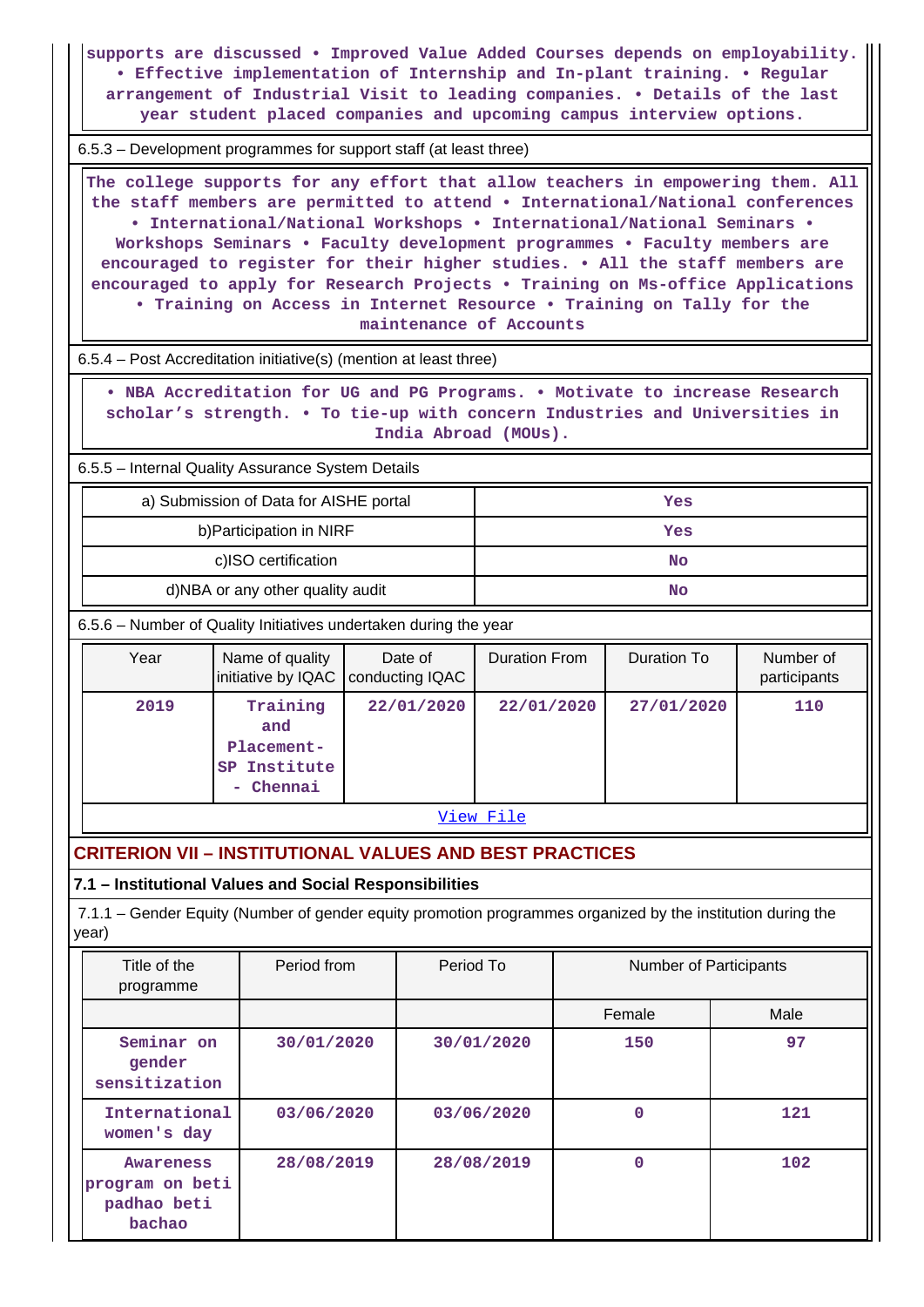7.1.2 – Environmental Consciousness and Sustainability/Alternate Energy initiatives such as:

Percentage of power requirement of the University met by the renewable energy sources

**The institution is located in a pollution free and eco friendly environment with a land coverage of 23 acres. The institution is committed to its responsibilities to the environment and consciously monitors the up keep and maintenance of the campus. Larger number of trees are planted in and around the campus to make it a smoke free and clean. The college has spent a lot of money, energy and time for gardening to provide a congenial environment in the college and hostels. The institution regularly plants tree saplings and hence around 30 of the campus area is covered with trees Separate team of workers are appointed to maintain trees and flowering plants. The institution regularly monitors and maintains the sanitary process, which keep the environment clean and healthy. Alternate Energy initiatives • To conserve the electric power in the campus, the institute has commissioned two solar plants are installed in the roof top of main building and another one in the ladies hostel. • Two electric power generators are installed in our campus as alternate energy initiative. • Solar lighting system is also installed in our campus to conserve the electric power in the campus.**

7.1.3 – Differently abled (Divyangjan) friendliness

| Item facilities         | Yes/No | Number of beneficiaries |
|-------------------------|--------|-------------------------|
| Ramp/Rails              | Yes    |                         |
| Rest Rooms              | Yes    |                         |
| Scribes for examination | Yes    |                         |

7.1.4 – Inclusion and Situatedness

| Year             | Number of<br>initiatives to<br>address<br>locational<br>advantages<br>and disadva<br>ntages | Number of<br>initiatives<br>taken to<br>engage with<br>and<br>contribute to<br>local<br>community | Date           | Duration | Name of<br>initiative | <b>Issues</b><br>addressed                                            | Number of<br>participating<br>students<br>and staff |
|------------------|---------------------------------------------------------------------------------------------|---------------------------------------------------------------------------------------------------|----------------|----------|-----------------------|-----------------------------------------------------------------------|-----------------------------------------------------|
| 2019             | 1                                                                                           | 1                                                                                                 | 19/11/2<br>019 | 1        | Road<br>Safety        | Chendhu<br>ran<br>College<br>of Engine<br>ering and<br>Technolog<br>У | 120                                                 |
| <u>View File</u> |                                                                                             |                                                                                                   |                |          |                       |                                                                       |                                                     |

7.1.5 – Human Values and Professional Ethics Code of conduct (handbooks) for various stakeholders

| Title                                            | Date of publication | Follow up(max 100 words)                                                                                                                                                                                                                 |
|--------------------------------------------------|---------------------|------------------------------------------------------------------------------------------------------------------------------------------------------------------------------------------------------------------------------------------|
| Professional Ethics for<br>Various Stake Holders | 04/12/2019          | Educational stake<br>holders are government,<br>management, teachers and<br>students. Every one of<br>them has a unique role to<br>play in the betterment of<br>the society which is<br>possible only through<br>right education. So the |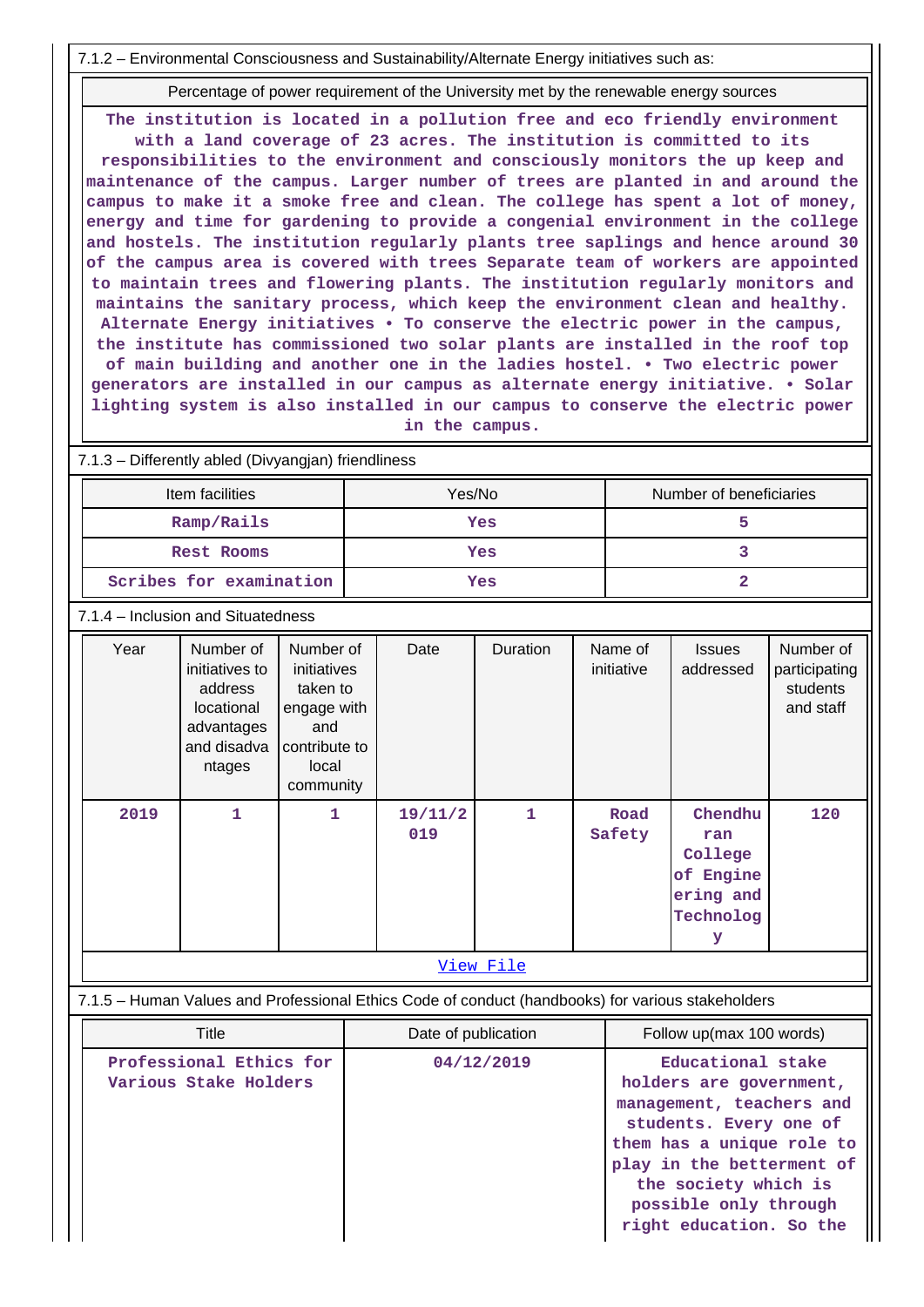|  | role of the government is |
|--|---------------------------|
|  | to make proper policies   |
|  | regarding education. And  |
|  | the role of the           |
|  | management is to provide  |
|  | with the proper           |
|  | environment to teaching-  |
|  | learning process. The     |
|  | teachers are expected to  |
|  | deliver it perfectly by   |
|  | using utilizing all the   |
|  | facilities. Students are  |
|  | expected to learn things  |
|  | and cooperate with the    |
|  | other stake holders.      |

| 7.1.6 – Activities conducted for promotion of universal Values and Ethics |  |
|---------------------------------------------------------------------------|--|
|                                                                           |  |

| Activity                                                    | Duration From | Duration To | Number of participants |  |
|-------------------------------------------------------------|---------------|-------------|------------------------|--|
| Rotaract<br>-Ryla (Motivational<br>Program for<br>students) | 11/12/2019    | 11/12/2019  | 121                    |  |
|                                                             |               |             |                        |  |

[View File](https://assessmentonline.naac.gov.in/public/Postacc/promotion_activities/7479_promotion_activities_1640862410.xlsx)

7.1.7 – Initiatives taken by the institution to make the campus eco-friendly (at least five)

 **Energy conservation ? Students and Faculty members are being informed through circulars, notifications and conducting awareness Programme about the importance of energy conservation.The stickers reading "Switch off Fans Lights when not required" are pasted in the staff rooms, class rooms and all the laboratories. Utilization of renewable energy • Solar panels have been installed on roof-top of the academic and administrative block which is used for the purpose of water pumping and we also created awareness among the students and faculty members. Water Management • Rain water harvesting structure has been constructed at necessary places inside the campus . Carbon free environment • Ours is a zero carbon emission campus as we do not use refrigerators, air conditioners and other carbon emitting equipments beyond the permitted scale and point. Green Campus • Tree Plantation activities are carried out on a regular basis through NSS and Rotaract club activities.**

#### **7.2 – Best Practices**

7.2.1 – Describe at least two institutional best practices

 **Best Practice I Mentoring System • As part of the Student Mentoring System, about 5 students are assigned to a faculty as their mentor. • The Parents/Guardians of poor attendee/performance students are called to meet the Coordinator and corrective and preventive measures are implemented for further improvement. • The mentors take initiative to arrange coaching classes. • Each mentor maintains the entire student Information, which is examined by the HOD and the class coordinator Best Practice II Development Activities on Skills and Personality of Students • Basic training on soft skills, quantitative aptitude, logical reasoning and verbal reasoning are conducted along with regular classes throughout the semester by in house experts. • Advanced training on soft skills, quantitative aptitude, logical reasoning and Verbal reasoning are arranged during the semester holidays through expert drawn from leading training houses. • Mock interviews and group discussion are conducted through in-house experts and corporate human resource managers. • In addition, technical skill development activities are periodically conducted.**